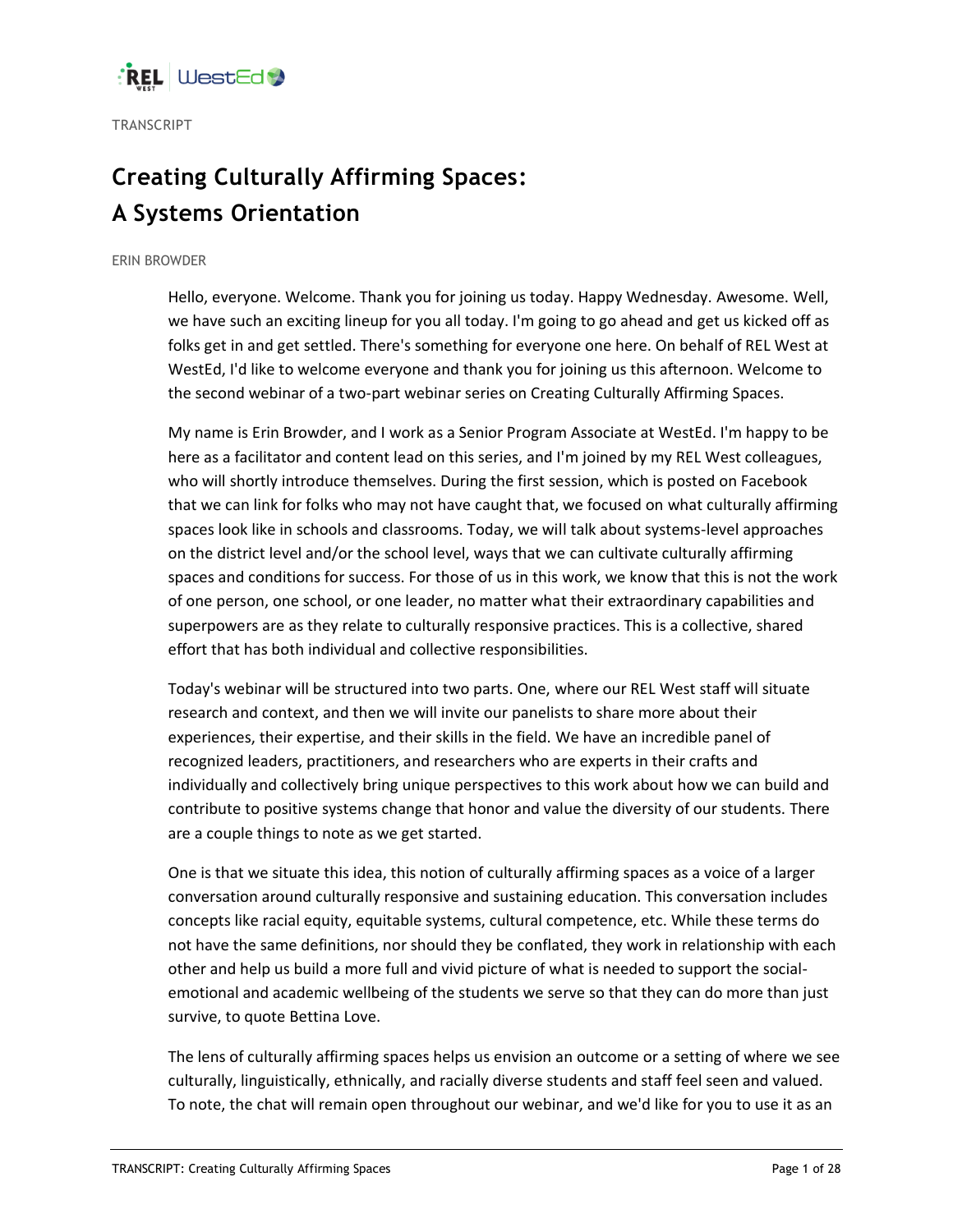

opportunity to interact with other audience members. We are going to ask that you refrain from messaging individuals on the panel or facilitators and that you do not share personal information. During our part two, we will ask for questions that we can pose to our panelists, but we already have a set of questions, so we ask for your flexibility. So, as we get started, let's set an intention for our time here. Whether you're here to learn something new, be in a community with like minds, you're just curious, or you're making connections with something you're already doing, I invite you to take a deep breath and sit with that intention as we get started.

## LORI VAN HOUTEN

And a bit about the Regional Education Laboratory West, or REL West, we are the sponsor of today's webinar. There are ten regional labs across the country, and our goal is to promote the use of data and research evidence to inform policy and practice. We work with educators and policymakers to support evidence-based, equitable education systems. And our presenter team today, we have the same team of presenters from our first webinar to share the research background on culturally affirming school systems. That team includes Erin Browder, whom you've met, David Lopez, Rawlin Rosario. They are all part of the Talent Development and Diversity team here at WestEd.

Members of this team work directly with the social educational agencies (SEAs), districts, and schools, providing professional learning, technical assistance, and resources to develop and retain an effective, culturally responsive, and racially and linguistically diverse educator workforce. They also provide technical assistance, evaluation services, and research that increase educators' and leaders' use of policies and practices that promote equitable learning outcomes for each student.

And now, our panelists. In addition to our REL West and WestEd presenters, we're really excited to have with us five panelists from across the country with deep knowledge and diverse experiences in supporting and leading culturally, racially, socially, and linguistically just education systems. On our panel, we have Dr. Ayana Allen-Handy, Dr. Ayanna Cooper, who was with us for the first webinar as well, Dr. Rosa Perez Isiah, Jabari Lyles, and Reed Swier. They will each get a chance to tell a bit more about their work and who they are when we move to panel discussion. But I'll share a bit here to whet your appetite. They all started their careers in the classroom, and they continue to teach in one way or another today.

They are passionate advocates for systems change, for youth, for social justice, and for creating culturally affirming systems, schools, and classrooms. These are nationally known professionals who get their message out in a multitude of ways. They author books and articles, they host podcasts, they write blogs, they do TED Talks, they provide professional learning, and they gift us with their knowledge and experience in events like this. We're grateful that they're here today, and we'll hear much more about them and from them in the second half of the webinar.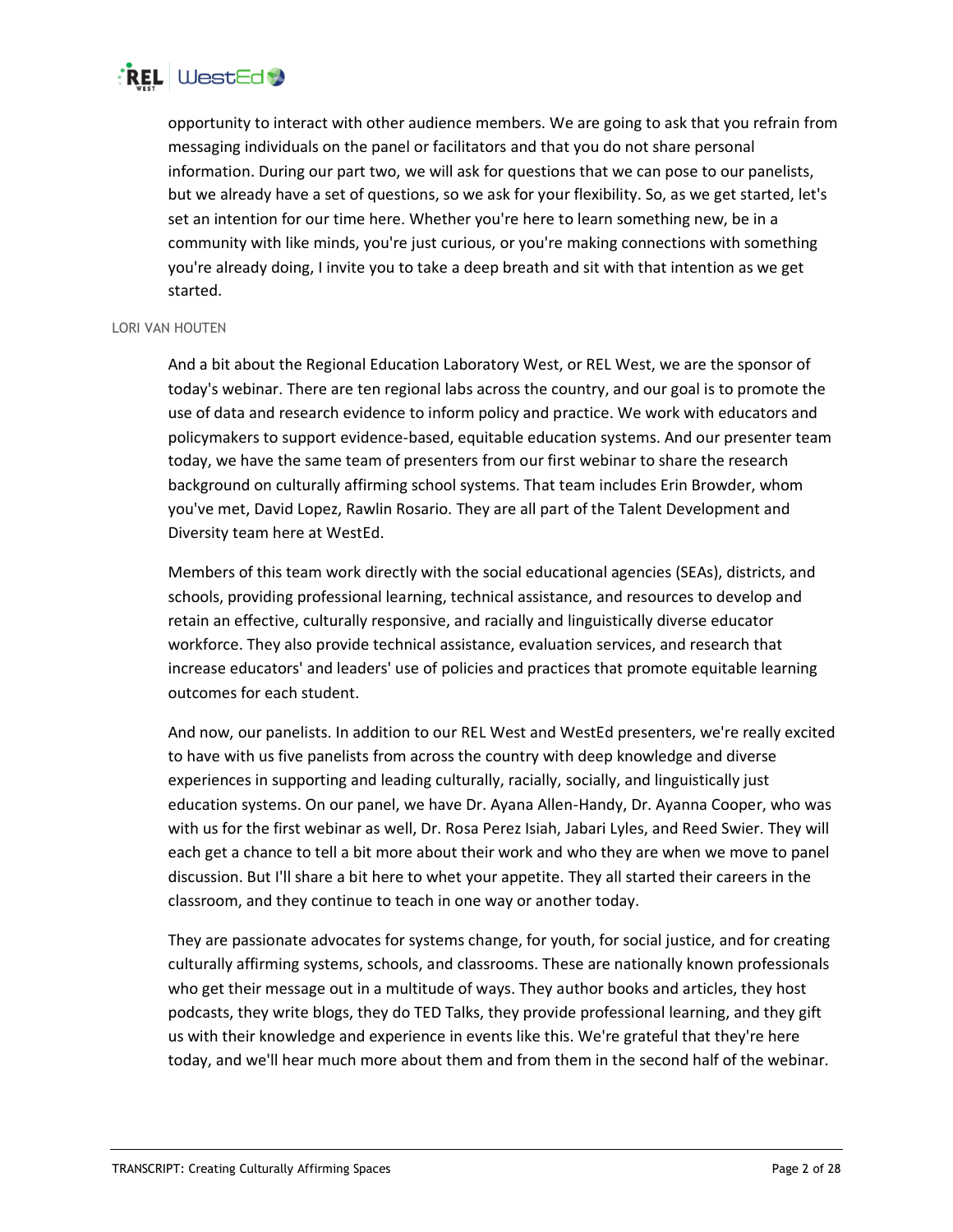

## RAWLIN ROSARIO

Welcome, everyone. My name is Rawlin Rosario from WestEd. I'm very excited to be with this community once again. For today's webinar, our objectives remain the same. We're going to deepen our understanding of culturally affirming school and classroom cultures and climates and how they shape student and staff outcomes. We're going to explore systemic approaches for embedding culturally affirming spaces and practices at the school and district level. And lastly, we're going to learn about promising leadership practices and adult behaviors that foster culturally affirmative schooling experiences from practitioners in the field. And we're going to go ahead and start off with the research, as Lori mentioned. We're going to talk about culturally affirming spaces, but this time with a real focus on systems orientation. We'll review session one core concepts, talk about systems culture and barriers, and end with culturally responsive leadership competencies and behaviors. The main event of this webinar, as you all know, will be our panel discussion around creating systems and systemic culture that are culturally affirming for culturally, racially, ethnically, and linguistically diverse students. After the panel, we'll have a chance to do some Q&A with our amazing panelists and then close out. To start off, we wanted to pose this question, who's on the webinar? We invite you to respond to the following questions.

What is your role? And how familiar are you with culturally affirming practices at the systems level, at the school level? If you do not see your role, please feel free to type it into the chat. We have some school-based educators here, about 13%. I see some district-based administrators, around 20%, as well, and we have a few people from community-based organizations, about 2%. And we have quite a significant number of researchers or technical assistance providers, with 30%. And I see in our chat, we have anywhere from architects, to ideologists, to New York State Department of Education members, to child development consultants. So, we have quite a broad range of participants here today. And then, our second question, as you can see in the results, it seems that most of us are just learning and not familiar with culturally affirming practices. Some of us are in between, but that just means that we'll be learning and sharing a lot of information today. Thank you all for participating. And please continue to share responses and questions in the chat.

## ERIN BROWDER

Thank you, Rawlin. Thank you for setting up this space. So, we wanted to make sure at the top of our session, we had a brief recap of some of the core concepts that we discussed in session one. I'm going to ask, Del, can you go to the next slide? And I'll share a little bit about how we conceptualized or understood how culture shows up and is expressed inside of our schools. We started with an opening activity that asked folks, "In what ways do we see, hear, and feel culture in schools?" And as a neat way to put you in interaction or engagement with the Webinar 1 participants, I captured some of their responses in the chat. So, some of the responses we got were, how we see culture in schools would be the way people interact with each other, the way our students engaged, their relationships, the holidays that are celebrated, the colloquialisms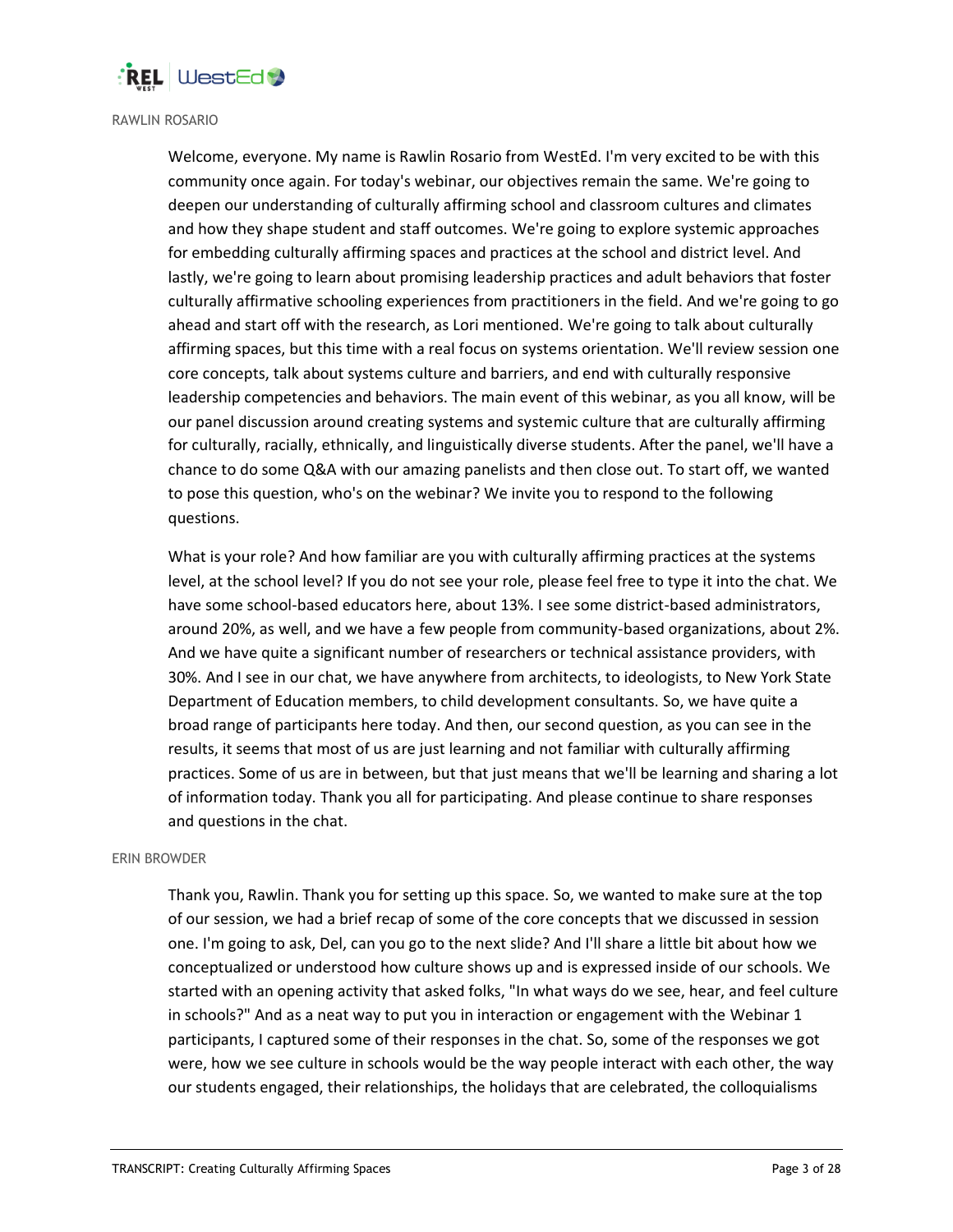

that we hear, the language that is spoken, the music that we hear, the stories students tell, artwork, and so forth.

We were really able to honor an expansive view of culture, one that's situated race in the center, as race in our society is prevalent and salient in the ways we behave, the ways we understand and see the world, the ways that the world experiences ourselves as well, but is also inclusive of other rings of culture, such as gender culture, age culture, youth culture, and religious culture. And it's really important that we start in this space because oftentimes, we see race being conflated with culture. When we lump the two together, we miss all of the ways that opportunities — that we can validate and affirm student culture, and then ways that we invalidate student culture. The ways that we might pass a judgment or devalue in a sense that it doesn't echo a heteronormative value, what we might see in the dominant culture that is pervasive inside of the schools and the systems. That being said, we also wanted to make sure that we centered back on how we're situating and explaining defining culturally affirming spaces.

So culturally affirming spaces. Schools and classrooms where adult practices, behaviors, and policies thoroughly acknowledge and proactively seek to affirm students' cultural identities and multifaceted cultural assets as integral to students' positive self-concept, academic and social wellbeing, while working to reduce harm and microaggressions experienced by students and families of color. And this is happening in real time. This is an emerging field or body of work that we're starting to hear a lot about. It's a term that we're starting to hear as we think about educator diversity and knowing the importance of culturally affirming spaces to recruit and retain educators of color.

I'm reading through some of your responses. Love the focus on adult practices, the reduction of harm. So, what we see in this understanding is that culturally affirming spaces, what they are and what they aren't, they are spaces where we're proactively seeking ways of affirming and validating our students' cultural identities. And what they aren't is this prevalence of harm and microaggressions that students of color experience every day in our classrooms and our schools. We hold both of those truths at the same time, knowing that when we're able to focus on one, we're still tending to the unconscious ways that we might microaggress our students or each other.

As we are going to venture into this world of beliefs and how beliefs really form the deep structure of how our systems are organized, how we communicate and engage with each other, I also want to introduce what a culturally affirming belief is. We identify these beliefs, but it's about replacing them. So, here's one. It is, cultural assets are resources for new learning and meaning making. What might it look like if we had practices, policies, structures that really centered these cultural assets and helped us make new connections with the people in the world around us? I will walk us through this definition. Because just as we explore through the culturally affirming spaces understanding what they are and aren't, we also need to have a deeper, shared understanding of what microaggressions are. This comes from two sources.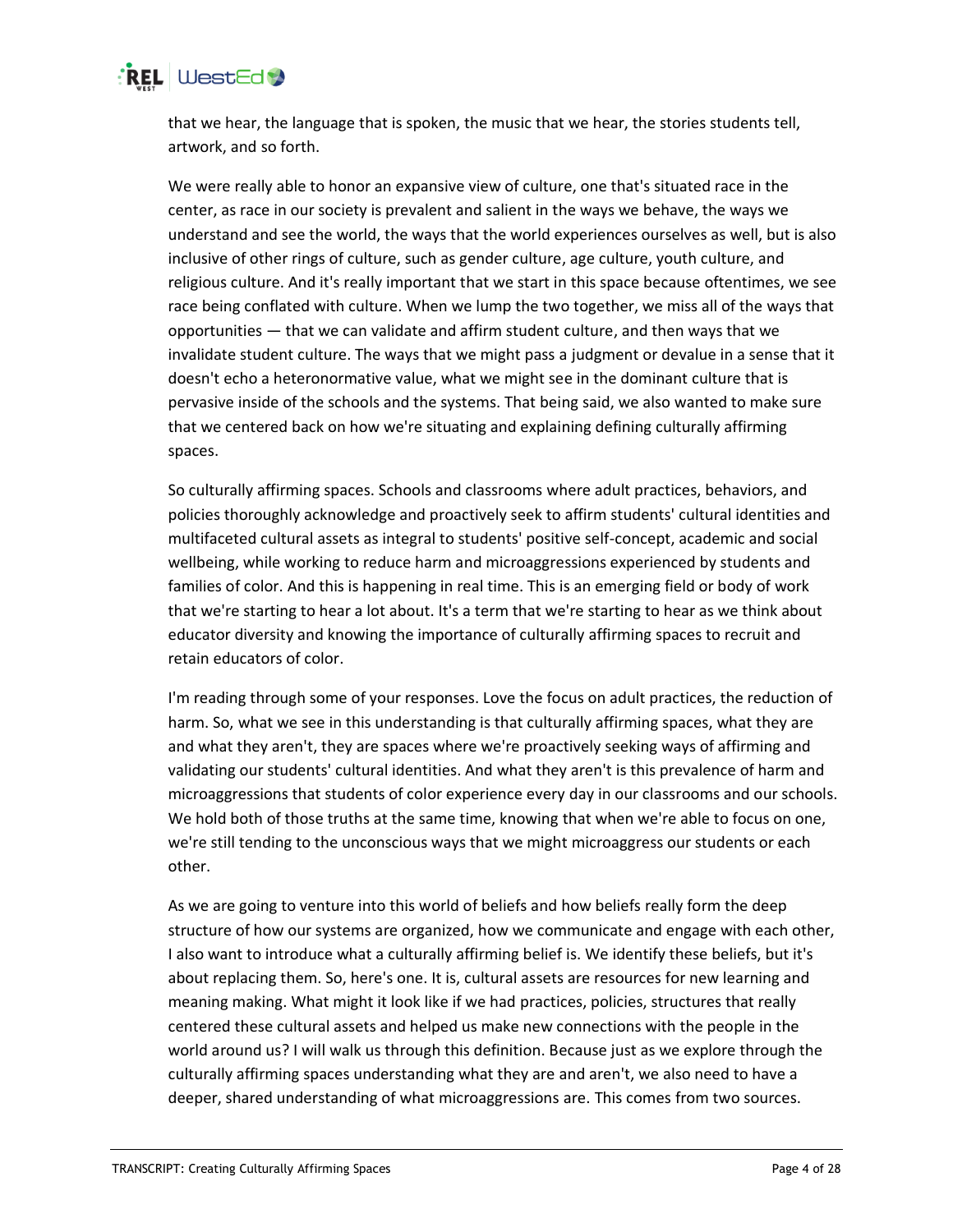

Microaggressions are brief and commonplace, daily verbal, behavioral, or environmental indignities, whether intentional or unintentional, that communicate hostile, derogatory, or negative messages, slights, and insults towards people with marginalized identities and deniable acts of discrimination on the basis of false or pathological stereotypes about marginalized groups.

That's a really big and complex definition. I'm just going to pause here. Who defines intentional or unintentional? And that really gets to that part of this definition, the deniable acts of discrimination. Because the folks most able to articulate that experience are the ones also experiencing the microaggression. And there's an analogy that we hear in the field of microaggressions being like paper cuts. And so, our students, moving throughout their day, all the different cuts–and the truth is, as someone who experiences microaggressions, it does not feel like a paper cut.

Oftentimes, it feels worse than a paper cut. Another thing I want to highlight, we will talk about racial microaggressions, and microaggressions can occur from a number of identities. So, it's inclusive of race, but it also includes language. It includes nativism, like, "You're not from here, so you can't speak on this." It includes gender. It includes religion. The marginalized identities are pretty pronounced here. And in our first webinar, we do break down microaggressions and talk about the different ways that they're experienced, and we invite you to check that out.

And so, as we think about our students and their wellbeing, their academic, social-emotional wellbeing, their positive self-concept, we really need to have a firm understanding and grasp of what is the collective impact of daily microaggressions and culturally harmful experiences. And what you see here are these three main categories. Internalized evaluation. "I can't do this." Feeling unaccomplished. "I don't do anything well." Low self-esteem, unworthiness. An assaulted sense of self. An unhealthy worldview. Inability or struggle towards goal setting. A narrowed sense of time.

An example I gave last time is, we talked to some of our secondary, even our primary students, and they're like, "Miss, I live for today." They can't even hold an idea of what life would look like for themselves in five, ten years from now. Increased arousal. A basic mistrust of adults and even peers their own age. Internalized voicelessness, not speaking up for themselves. Limited demonstration of agency. Appeasement. That's people-pleasing. Limited emotional expressions.

So, we know that there are a number of factors that can contribute to these outcomes. And this experience inside of schools can heighten any one of ask indicator or category that a student might be experiencing. And the more we become aware, the more we can work to reduce our own contribution to that experience for students as well as helping our colleagues in our schools as a whole. Awesome, thank you. Next slide. So, you all are going to get to hear a lot from me in these first couple slides, which is awesome. Now, we're moving into our systems focus.

And when it comes to systems change, I think all of us are aware of a number of approaches and well-documented practices that can help us build this magical system that we know can exist. If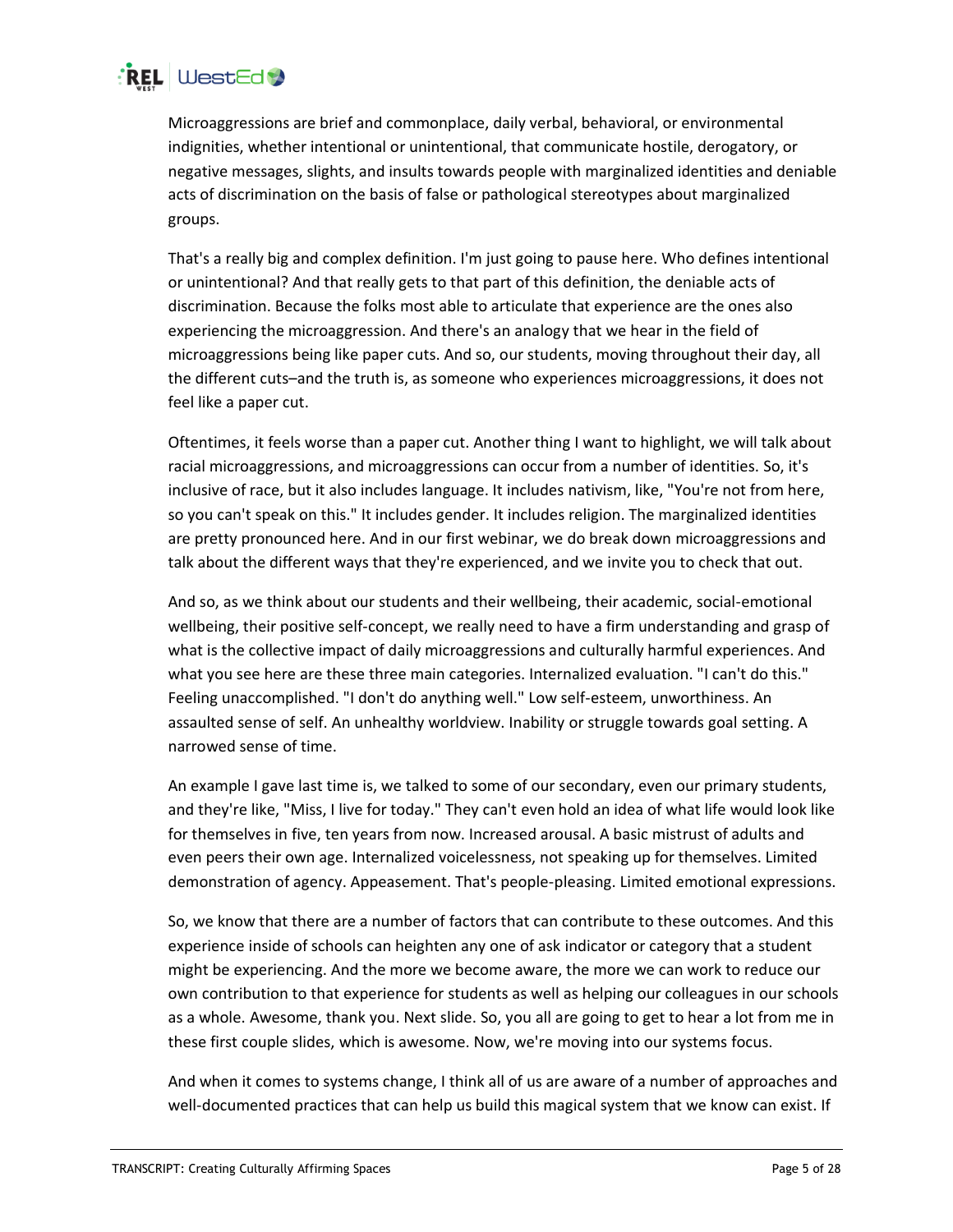

only it were that simple. If only it were that simple. We have all the tools, the resources, the strategy, the blueprints, and yet we're further away than what we started with. I'd like us all to envision the black box of systems change. That all the neat and organized inputs go in. And when we look at the outputs, we see that that's not really what we signed up for.

Again, further from the outcome than maybe when we first started. The feeling that things are in even more of a disarray. And that's our experience inside of this system. But when we pause and think about who suffers most, we think about our students and families. When our systems are consciously or unconsciously organized around trauma, biased perspectives about students and deficit frames about what students and families can do or have unequal shares of power, so who we listen to, who's directing the changes and initiatives of that district, we start to see systemic harm in daily interactions, and we see it in the data. Additionally, when we dispatch all of our resources and energy into the wrong problem, we find ourselves going in circles and caught in energy traps.

Today, we are going to spend some time in this black box. For the next few minutes, we are going to name and surface some of the complexity of systems change work, acknowledge the deep structures of systems and how it pertains to creating culturally affirming spaces and building a culture of culturally responsive and sustaining practices. During our panel discussion, we will hear examples and strategies of ways that our panelists have seen or implemented system-level changes, the lessons they've learned, the transformative practices they've either been involved in or witnessed, all that work towards developing welcoming and meaningful schooling experiences for our racially, linguistically, and culturally diverse students.

That was a lot of talking. Now, it's time to hear from you. Our question for you all is, in what ways do we experience systems and school culture? I see lots of things in here, great. Faculty hiring. Grading and assessment. Family engagement. Rules and procedures. Behavior management systems. The norming of what are acceptable and unacceptable behaviors. A sense of belonging. What is valued, taught, and tested. The ways we have students get to school, how they travel to classrooms. The pledge of allegiance. Pedagogy. Awesome, thank you. In anticipation of a lot of the responses you have here as well as some we heard in session one, I pre-populated a list that really echoes a lot of what we're seeing in the chat. Some of the ways that we experience systems culture.

The language that's used to describe students and families. Acceptable and unacceptable behaviors. The policies that guide and structure our systems. Funding and resource allocation. Professional development. What is supervised and prioritized. I think we're all on a similar page in terms of how we experience culture inside of our schools and systems. As we move more inside of this conversation, I really want to pull our focus around students.

And what we see here are these four domains provided by the BELE Framework, which is the Building Equitable Learning Environments for Students. And they have categorized these four main domains that center students and that we see inside of our districts and schools that have a lot of overlap as well in terms of staffing and resources. So, there's teaching and learning, the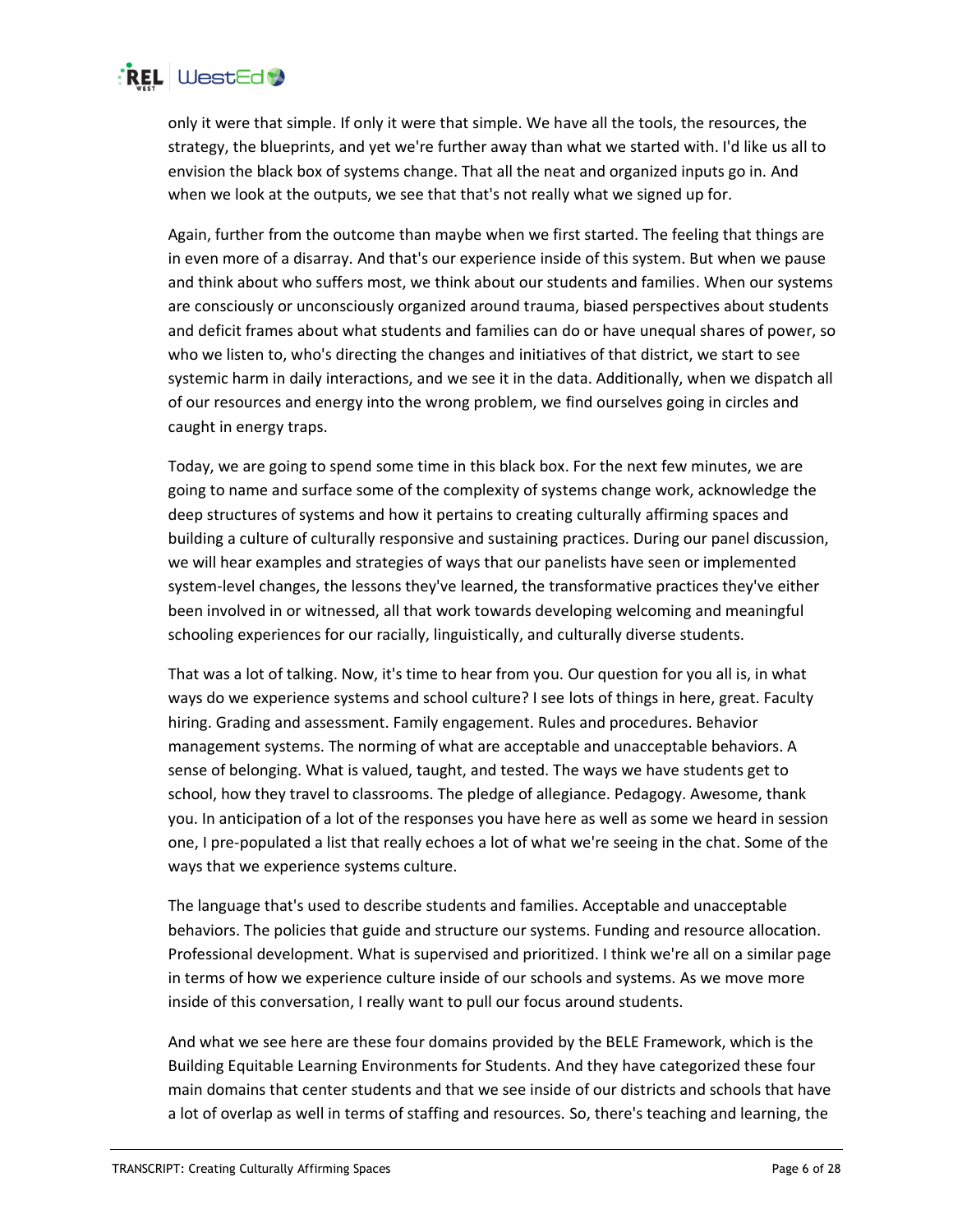

school culture and school-wide policies, district and state policies, and family and community partnerships. This is the context in which we're operating. So, all of those noticings and ways that we experience culture that we just named live inside of these domains that we see here. And they're all opportunities as we think about what needs to be shifted, changed, what needs to be stopped, started, and continued in terms of supporting culturally affirming spaces for our students.

#### DAVID LOPEZ

We want to invite you all to consider how you, both as an individual but also collectively, steward and uphold systemic culture in your context.

## ERIN BROWDER

And so, if you think back to the four domains that we shared, where does your role sit in those four domains? Teaching and learning, district and school policies, school policies, family and community partnerships. And in that context, how do you as an individual steward the systemic culture that you named? Are you grading students? Are you conducting and facilitating professional learning? And then, as a group, with other folks that you're working with, that you're in community with, as a grade-level team, in what ways are you collectively stewarding systemic culture in your context?

David has transitioned us to think about the role of beliefs in our work. As we're stewarding the systemic culture based on our individual roles inside of a system and the ways that we engage with other folks, what are some of those beliefs that underlie our actions and behaviors? So, leaning into the work of Dr. Edward Fergus, we categorize our biospace beliefs in these three chunks, these three buckets. From color evasiveness, to deficit thinking, to poverty disciplining belief. And I'm actually going to ask Rawlin to read for us the definition of color evasiveness, and I'll just call on different folks to read to kind of break up the voices here.

## RAWLIN ROSARIO

Awesome. So, the first biospace belief is color evasiveness, as Erin just mentioned. Here, we see that the dominant racial ideology is based on color evasiveness, where many of us have been conditioned to think that race does not play a factor in people's experiences or social identities are often ignored. So, when I hear, "Oh, well, race is irrelevant, you're just an individual," this creates attention for me. Although this person didn't create racism, the failure to see race obscures racism, and therefore perpetuates it.

#### ERIN BROWDER

Next, we have our deficit thinking. And I want to say that this is probably one of the more dominant biospace beliefs that a lot of us are aware of that we might hear in other settings or hear folks that we work with who are conveying these types of beliefs, and we might find ourselves unconsciously falling into patterns where we're perpetuating deficit thinking. So, the description here provided by Dr. Richard Valencia is, an ideology used within all levels of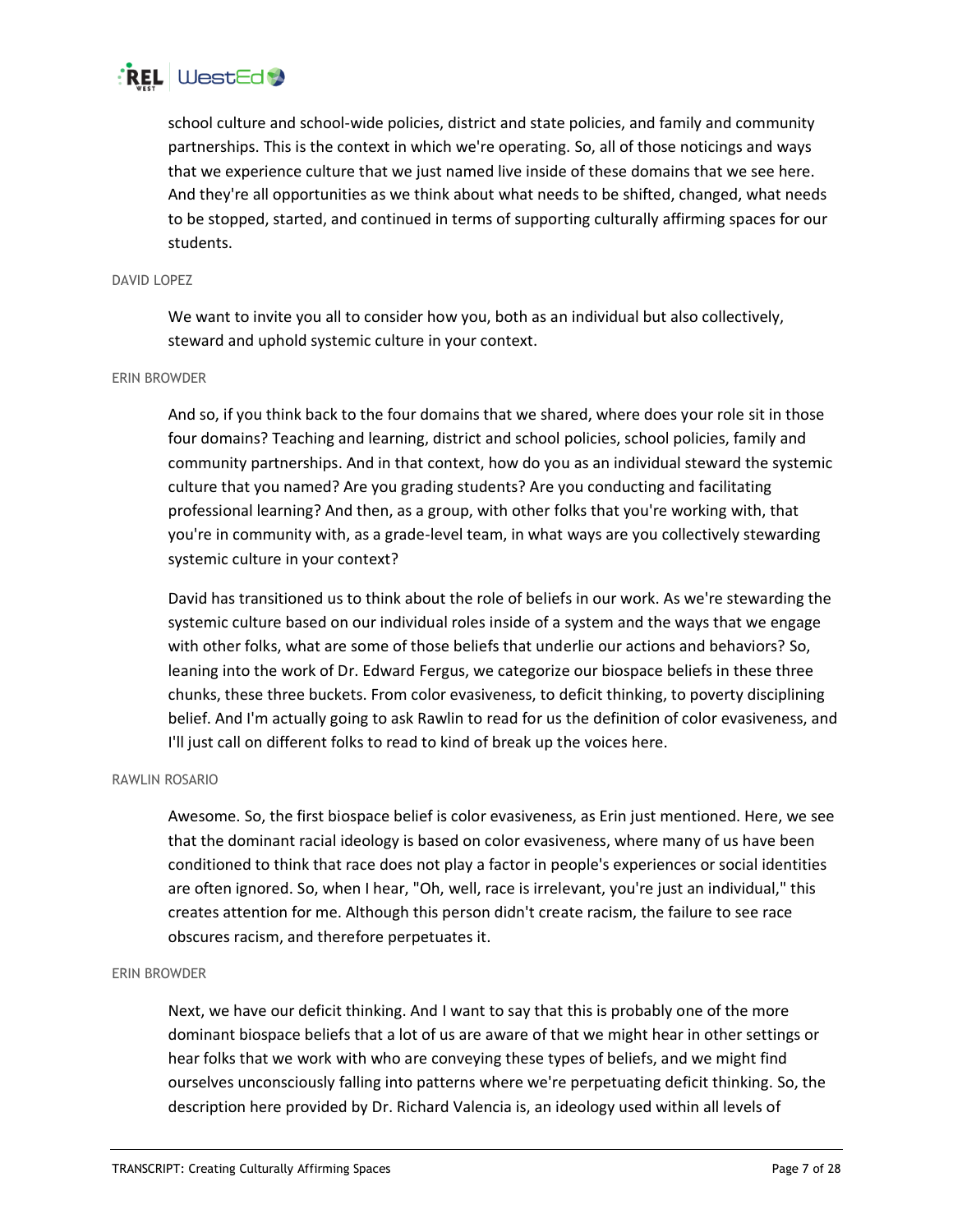

educational systems to explain academic performance as a result of deficiencies within an individual and group. It discounts the presence of systemic inequalities as the result of racebased processes, practices, and policies. The foundation of deficit thinking is genetic pathology and culture of poverty.

So even as I read that, you might be thinking, "Oh, never me. That can't be me." But one thing we'll get into is thinking about how we all adopt the behaviors and are conditioned inside of our systems. Even if we come in thinking something different, it is really easy to fall into patterns of biospace beliefs and language that is frequently used to describe the abilities and identities of our students and their families. And underneath each, we have examples of each of the different types. So, you have students of color from disadvantaged homes just seem to show a lack of initiative. The values and beliefs shared by those in disadvantaged neighborhoods tend to go against school values and beliefs about what makes up a good education. And lastly, poverty disciplining belief. Rawlin, can I pass to you?

#### RAWLIN ROSARIO

Yes. So, poverty disciplining summed up means that poverty prevents people's success in life. This is the theory here. And as a society, we focus on changing the behaviors and the thinking of individuals from low-income backgrounds, telling them, "You have to act a certain way," or, "You have to be a certain way in order to be successful." And so, we see this take shape in many forms. And I saw some of this in the chat, policies that ban certain hairstyles in schools. And although race may not always be the focus of poverty disciplining, they're often conflated. And another piece here of poverty disciplining really states that poverty causes issues with development in children. And this is just not the case.

## ERIN BROWDER

So, one thing that we really want to drive home is a saying we hear a lot in systems change work. And that is, every system is perfectly designed to get the results it gets. So, when we look at the data, and we see the inequities between the different student groups, we look at aggregated data, we need to ask ourselves, "What are the practices that are contributing to this?" And beneath this surface, what are the beliefs and the policies that are perpetuating, kind of almost greasing the wheel to help us get to those outcomes, however much we don't want them or desire them? Another notion–and this is actually a popular phrase within improvement science and implementation science. I just want to put an asterisk here. What we put in, we get out as well.

When we engage in different processes that are constructed to help us improve and get better, if we don't address the beliefs and some of the deeper structures within us as individuals and within the system as a whole, we can find ourselves still perpetuating that harm using a tool from improvement science or using a tool from implementation science or other strategies. Not to single those out. So, bias in is bias out. We have to name what those are and actively work to replace those bias-based beliefs.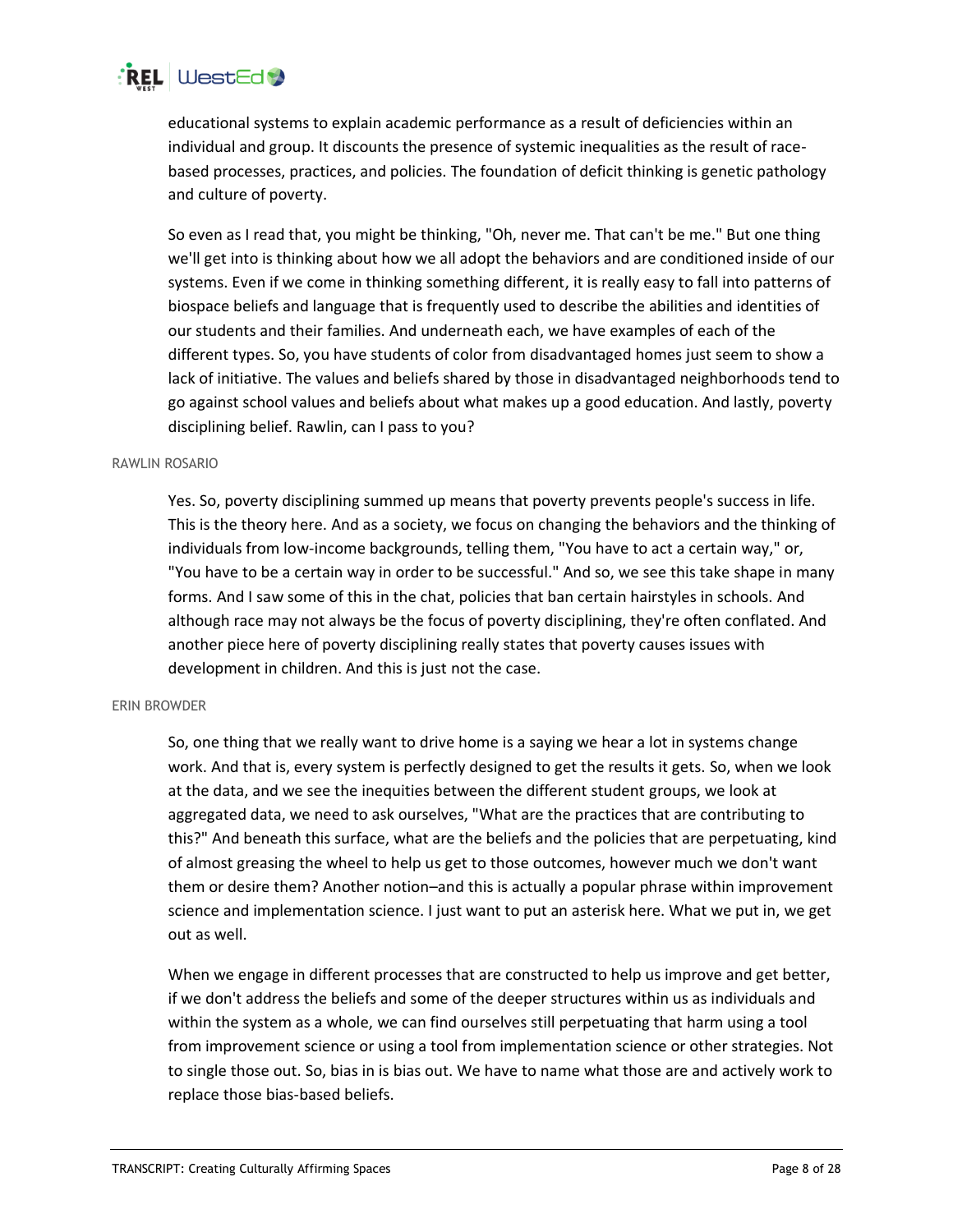

And so, this is really a description of what we've already started to frame for you all. We're all super familiar with iceberg diagrams. And here, we see at the base the strong hull, the foundation are those mental models. The assumptions, beliefs, and values that people hold about the system, within the system, about the communities we serve. What beliefs keep that system in place? Moving up to the policies, how do we communicate those policies? How do we hold our systems together? What is defining the structures, the ways that we engage? What is acceptable language and behaviors inside of our systems? We see that in our policies.

Those inform our procedures, how we get work done. And then, the practices are at the surface. A lot of times, and we'll talk about this when we're talking about common systems barriers, we come up with strategic or structural changes, goals and initiatives. But oftentimes, we're not going deep enough to unearth some of the beliefs that are keeping these alive. As we consider some of the barriers, if we don't go deep, we'll find ourselves running into these. And a lot of these are common. These are things that we see in our work, supporting districts, supporting state agencies.

There's a culture of compliance. You've just got to get it done. Put your head down. We're all on autopilot. Race-neutral or color-evasive approaches. How can we do work towards equity if we aren't looking at disaggregated data? What truths are we not telling to ourselves? Over-reliance on structural or strategic changes and avoiding the mindset and belief work. And this is at all system levels.

You might have senior leaders look to us and say, "I need you to train the folks on the ground." It's a ground-up approach. Misaligned and problematic policies. We'll talk about that shortly. But a lot of times, we see this microaggression, systemic harm, structural racism that lives inside of the policies that are governing the behaviors and practices of the adults in our systems. Fragmented problem-solving, siloed or departments working in isolation. Not regularly looking at disaggregated data. I cannot stress that enough. A lot of times, folks are so busy trying to solve the wrong problem.

They haven't even determined what the right problem is or conducted a root cause analysis. And failing to have a plan to acknowledge blind spots and obstacles that are likely to occur. We are not doing this work in a vacuum. Even here today, our larger community or network of practitioners or educators who are engaged, how are we leveraging our resources, supports, and tools to help us row in the same direction? I want us to hold something in mind.

If we stop at these barriers and these walls, and we don't do the work necessary to move through them, we continue to do what this quote situates for us here. And I'll read it for everyone. Districts in schools serve as conduits of racial microaggressions, for they often transmit sociocultural messages which can perpetuate students' feelings of inferiority, and when internalized at the level of the unconscious, can greatly affect students' wellbeing. So, shifting back to that early slide that talks about the collective or cumulative experience for students who are experiencing daily microaggressions, we see that policies and districts in schools can be the vehicle that transmits these messages of inferiority. And I want to also highlight here, while this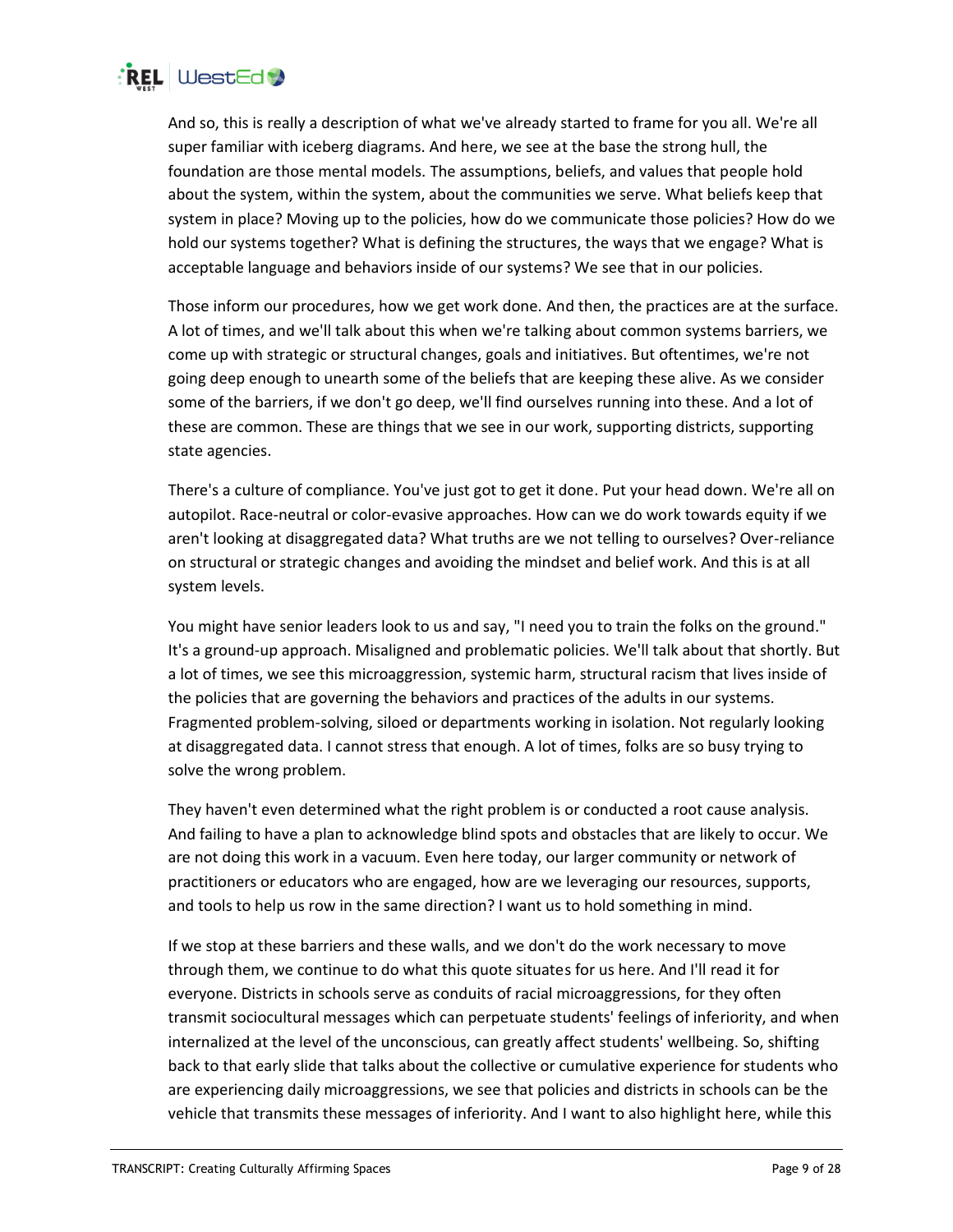

says racial microaggressions, I want to open that up a bit because that also includes gender microaggressions. And language. And different ways that we experience the dominant culture and the invalidation of the inherent culture that our students are bringing in.

Hodgkins and other researchers have framed how K–12 student microaggressive experiences align with structural racism, that it can both be experienced on a structural level and an interpersonal level. So, in our first webinar, we talked about that interpersonal experience, but here, as we think about the policies that govern and shape our systems, how do they materialize the microaggressions and the stereotypes that we have of the students and families that we serve? Thinking about our policies, we know a lot about zero tolerance and discipline policies and the disproportionate impact they have for students. Dress codes. Someone mentioned hairstyles, the CROWN Act. Special education referrals. Teacher evaluation processes. Curriculum and instructional materials.

These are all places, as we're conceptualizing culturally affirming spaces, again, holding what they are and aren't. We have to address how racism and microaggressions live inside of our policies. And we're tasked with doing the work of, what are the beliefs beneath that? Going beneath the surface to reframe and transform what those policies look like, what they sound like, and how they impact our students. I'm going to pause there. There's been a lot of talk. We would love to hear some of the a-ha's that folks might be having who are watching, different things that are resonating with them. How does this quote land for you? We're going to move on and start to move our conversation from this complexity towards the solutions and getting ready to hear from our panelists.

## RAWLIN ROSARIO

Thanks, Erin. And so, as Erin said, how do we begin to address these systemic barriers so we can ultimately create culturally affirming environments and spaces for our students and families? Well, the research shows us that one way is through cultivating and strengthening culturally responsive leadership. In his research, Mohamed Khalifa offers powerful examples that show how cultural responsiveness is a necessary component of effective school leadership, and that if cultural responsiveness is to be present and sustainable in our schools, then it has to be consistently promoted by a school or district leader. And as you can see in this graphic, Dr. Khalifa lays out a four set of unique leadership behaviors that characterize culturally responsive leadership.

The first is developing culturally responsive teachers. Leaders are the central driving force oftentimes in instructional leadership and in curriculum development. And they are also accountable for the growth and efficacy of their teachers. And as such, they're positioned to help teachers improve their practice by building teacher capacity, equity mindsets to really address these bias-based beliefs through professional development opportunities and even modeling what culturally affirming behaviors are in their own schools. The next piece here is critically reflecting on one's culturally affirming leadership. Building leaders must understand their own multiple identities before they can help build cultural responsiveness in their teachers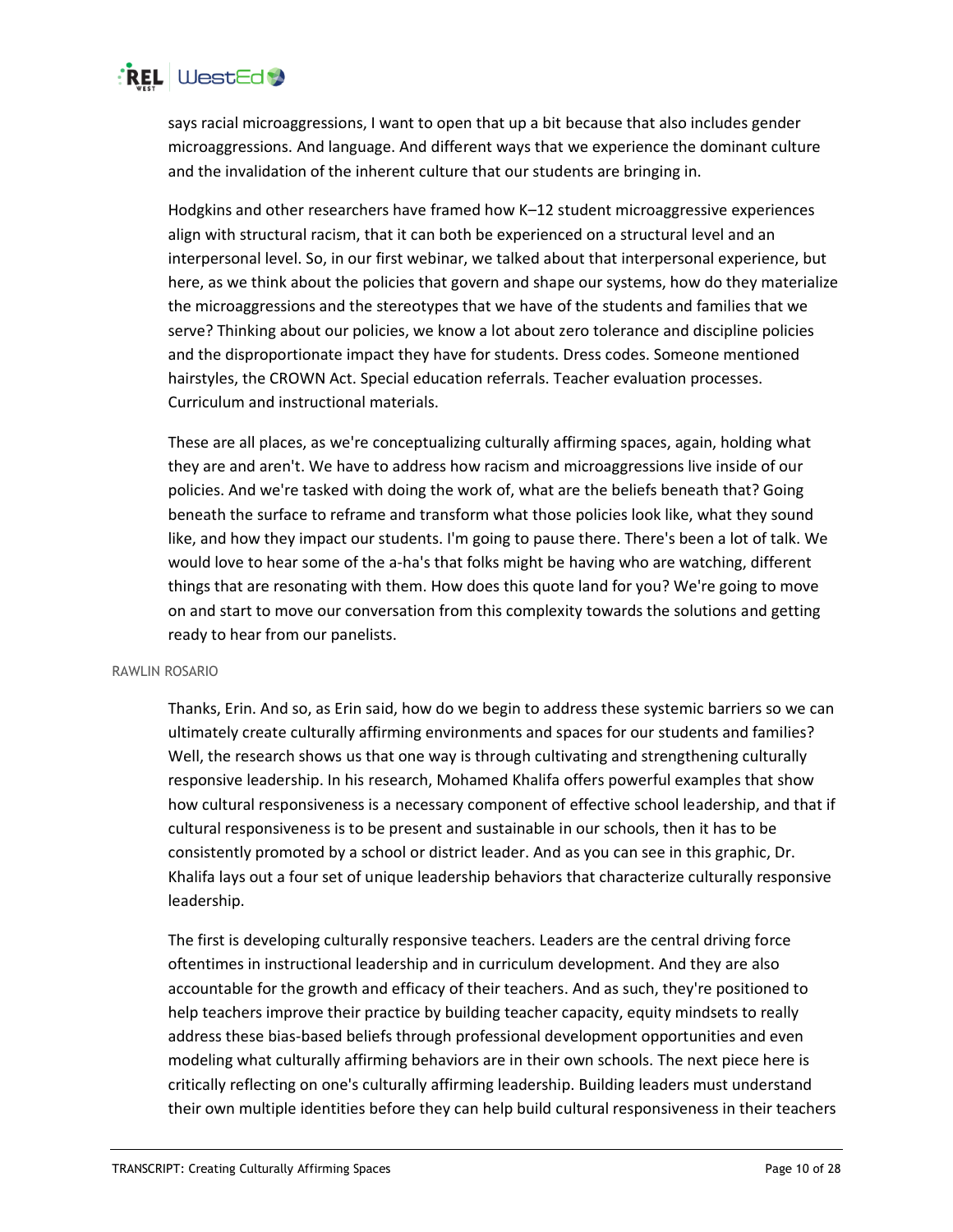

and school with other staff. And these leaders must commit to this continuous learning and selfreflection, while at the same time seeking the voices of students and teachers to really understand how culture is being validated or not throughout their school. The next component is promoting culturally responsive and inclusive school environments.

Leaders should establish shared language for their school and district, a vision for what culturally affirming practices look like. We've talked a lot about this in our webinars. Leaders must be clear. What does this look like? What does this not look like? Leaders must challenge exclusionary policies, teachers, and behaviors while affirming changes that center and respect the identities of our culturally, linguistically, and racially diverse students. And the last piece that Dr. Khalifa really emphasizes for culturally responsive leadership is to engage students, parents, and indigenous contexts.

Aside from building one's own cultural proficiency and encouraging teachers to adopt and use these practices, leaders must include parents and communities in their leadership activities. Community-based histories and perceptions must be at the center of any efforts to overcome systemic barriers. And so, leaders have to find ways to engage communities, to build relationships without perpetuating or reinforcing these bias-based beliefs, these deficit-based policies, and ultimately reproducing oppression in our schools. And so, although his research really focuses on school-building principles, it is important to note that this is not the job of just one person, one group, or one school.

As Erin said earlier, it's about how do we collectively, as a system, grow in the same direction, how do we collectively, as educators, incorporate what we've learned and push a little bit. And so, these are some high-level aspects of what Dr. Khalifa offers. And his full article and framework offer a bit more comprehensive understanding of the behaviors and competencies that culturally responsive leaders should possess. And I know that our panelists will also expand on some of these notions.

So where do we start? How do we begin to disrupt inequities? How do we build culturally affirming environments? On this slide, we just want to offer multiple starting points, recognizing that some of these, as our team on the Talent Development and Diversity at WestEd, we have experience, so we want to highlight a few of these. But also, our panelists will highlight these when they speak. And again, these are not meant to be done alone.

And again, these are not meant to be specifically done in this particular order. But one starting point could be building a task force, a team that initiates this work, that is really intentional about building a team with diverse backgrounds of not just where people come from, but their roles. Analyzing disaggregated data, looking for places to start. And you start analyzing and disaggregating our data, we can really think about root causes and analyzing them to conduct a systemic equity review, to really reflect on what the community needs and what is not being given.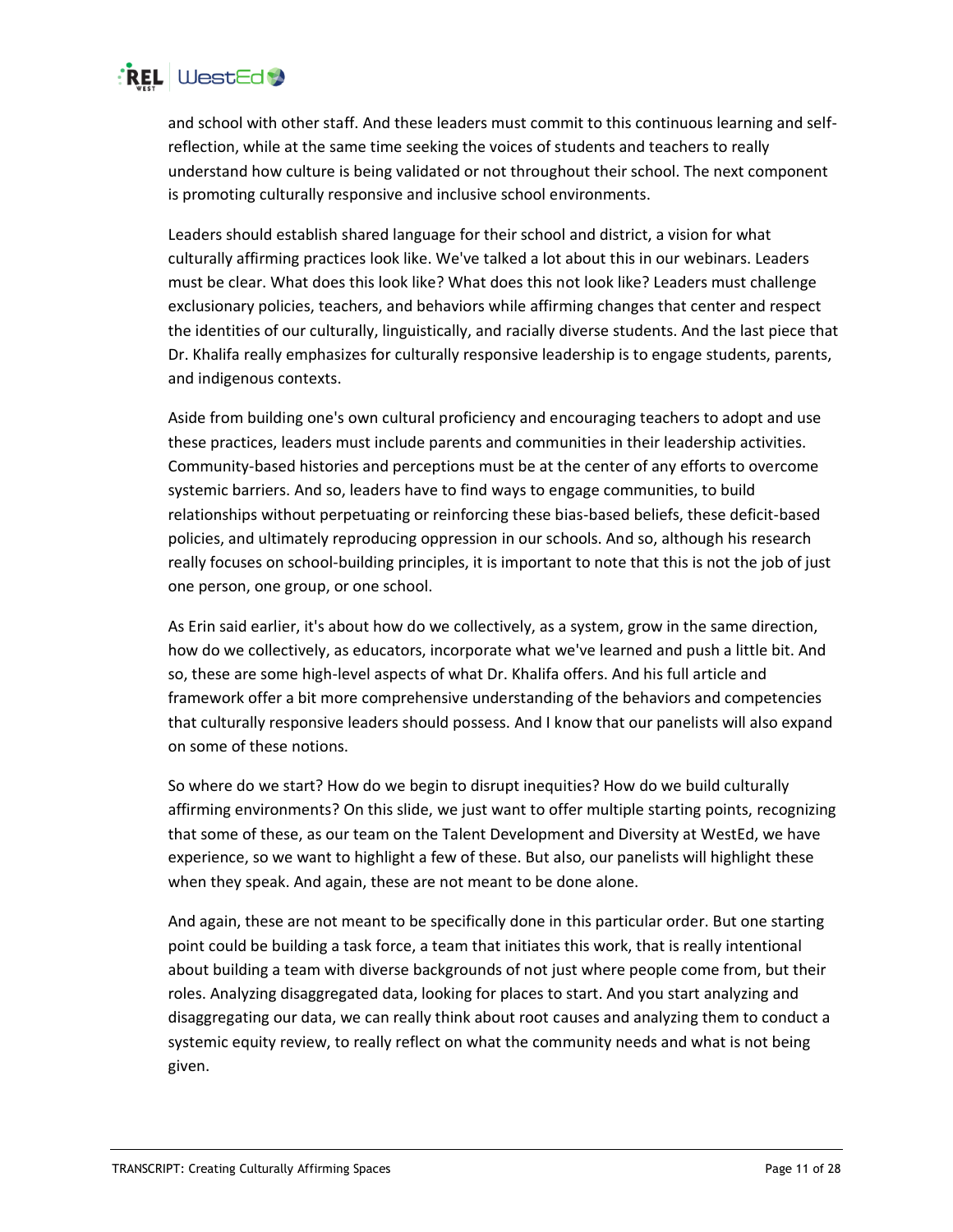

Another starting point could be to utilize self-assessment tools to really calibrate where you are as a team and where you are on your culturally responsive journey, and really help you identify areas for improvement. I think an important starting point as well could be really taking the time to interview those most affected and marginalized. This could be engaging students in youth participatory action research to learn from the lived experiences of the students.

Youth participatory action research really involves the young people themselves gathering information about pressing issues in their schools and communities and advocating for those solutions. And I think lastly, engaging regularly with critical questions that help us to refocus and recenter the work at hand. And some of these can be found in work done from Garmston and Wellman, 2016. And they're three simple questions: *Who are we? Why are we doing this? And why are we doing this this way?* And again, we offer these as starting points to give you all an idea of the types of actions that we can take as collective educators to create truly culturally affirming spaces. Our amazing panelists will talk about one or more of these with more specificity, and I'm sure they'll give you some personal examples of where they may have started.

## LORI VAN HOUTEN

So that was a tremendous amount of thought-provoking information about culturally affirming systems, how they show up in schools and districts, the barriers to implementation, and some of the starting places for us. Thank you so much for sharing that with us. Before we move to the panel discussion, let's take a second to kind of catch our breath, and to reflect back, and just choose that one piece of information, that tidbit that you heard, that really resonated with you. And make a few notes on that before we move forward. Maybe it's something big like the four categories from the BELE Framework or something from the Khalifa piece.

Maybe it's just one small tidbit that you're going to take with you. Bias in, bias out. So, pick something, consider that insight, reflect on how it sits within that iceberg system diagram. Is it part of the beliefs, the policies, the procedures, or practices in your organization? We are going to jump right into a conversation on creating systems that are culturally affirming for racially, ethnically, linguistically, and gender-diverse students.

Our panelists today, as I mentioned earlier, are Dr. Ayana Allen-Handy, Dr. Ayanna Cooper, Dr. Rosa Perez Isiah, Jabari Lyles, and Reed Swier. We'll be posting some links to their work in the chat and other resources. You can also pose your questions to the panelists in the chat. We will get to as many as we can. But again, we're prioritizing those that are of broadest interest to our participants. Erin and David will serve as the facilitators for the discussion. So, a huge thanks to our panelists.

We're so grateful you're here to share your insights and experience with us. And we'll start with a personal introduction. Each one will take a turn for a few minutes to introduce themselves and to answer our first question, which is, why is this work important to you? And with that, I will turn it over to Dr. Allen-Handy to introduce herself.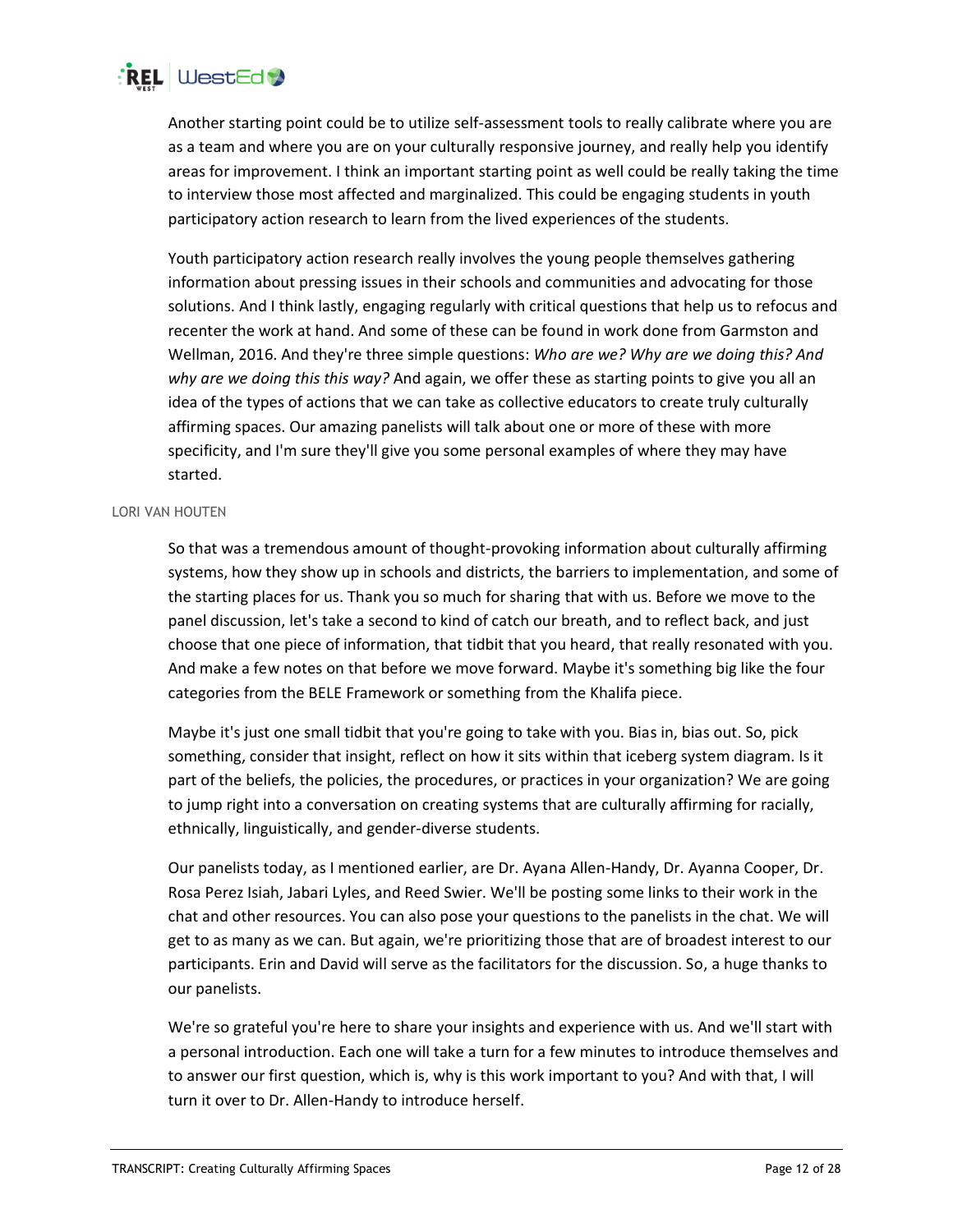

# AYANA ALLEN-HANDY

Good afternoon, everyone. It's wonderful to be here in sharing this space with you this afternoon. My name's Ayana Allen-Handy. I am a teacher, I am a scholar, I am a researcher, and I'm really, really excited to be in this space. This work, for me, is my life's work, not only as a parent but also as a scholar. I have dedicated the last 20 years as an urban education teacher in Houston for many years, a counselor, and now as a professor at Drexel University in Philadelphia. And for me, the work is personal because I grew up in Philly. So, I'm able to really be back in the space that made me and was so critical to my own development and to really live out what I call my family legacy. So, it's really great to be here, and I'm excited for our discussion today.

## AYANNA COOPER

Hi, I'm Ayanna, too. You have Ayanna squared on this call. I'm Ayanna Cooper, I am an educator and Civil Rights activist, a teacher at heart, of course, a researcher. I'm also the author of *And Justice for ELs*, and the co-editor of *Black Immigrants in the United States: Essays on the Politics of Race, Language, and Voice*. And this work, too, is very near and dear to my heart. And for me, it began very early because at five years old, I was assigned the role of Rosa Parks in the school play. I share that because at a very young age, I knew that was an important role, I knew that my parents were very proud that I had the role of Rosa Parks. We had to practice different scenes. I understood injustice and what it meant to treat certain people differently.

So, I say that because I want to remind all of you of how important it is for us to think about the roles that we assign our students in our classrooms and how they can have a lasting impact on their lives. And so, I work alongside school leaders and support their capacity to assure better outcomes for students who identify as English learner or multilingual learner. And I just am looking forward to continuing this conversation this afternoon, this morning. Thank you.

# ROSA PEREZ-ISIAH

Hello, everyone. I am simply delighted to be here with you today. I'm Dr. Rosa Perez-Isiah, currently Director of Elementary Equity and Access in the Norwalk-La Mirada Unified School District in beautiful California, Los Angeles. Recent author of *Beyond Conversations About Race*. I am a speaker, presenter, advocate for voices who are often silenced. And I do this work really for the younger version of me. The young immigrant, multilingual learner, child in poverty, trauma-impacted, first-generation, and for the many, many students out there who are like that. So, the work is personal for me. Very important. Thank you.

# ERIN BROWDER

Thank you. Gracias. And next, we have Jabari Lyles.

#### JABARI LYLES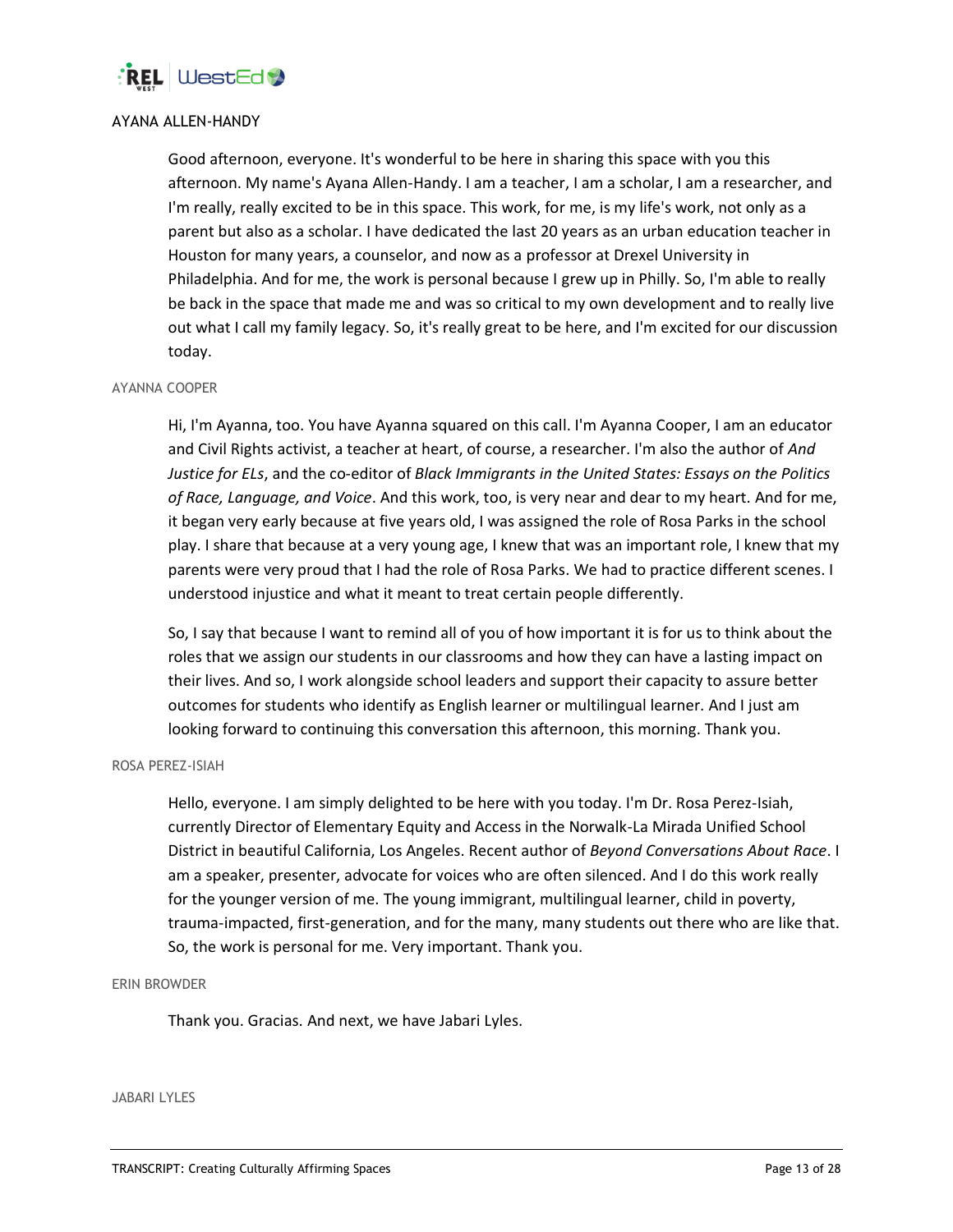

Hey, there. Good afternoon or good morning to some of you. My name is Jabari Lyles. My pronouns are he and him. Coming to you live from Baltimore, Maryland. I've been a champion for LGBTQ rights and inclusion in Baltimore and throughout Maryland for over half of my life. I grew up as a Black queer student in the suburbs of Baltimore, and that was a place where conversations about race, and class, and gender just were not being had. My teachers were not prepared to have those conversations, system leaders were not. Those conversations were tough within my family.

So, I got involved with LGBT inclusion in schools from a very young age, became an elementary, middle, and high school teacher in Baltimore City, a nonprofit leader, and community organizer, and eventually became Baltimore's first ever Director of LGBTQ Affairs for the office of the mayor, where I advised Baltimore's three most previous mayoral administrations on all the things they have to do for gender and sexual inclusion and justice. Today, I'm an independent consultant doing LGBT inclusion and training for K–12 schools as well as nonprofits, businesses, or really, anyone who will listen to me talk. LGBTQ rights are super important to me. It is the life that I live, the air that I breathe, particularly for our young people in schools. So, I'm excited to share my insight with you today.

## ERIN BROWDER

Thank you, Jabari. And last, but certainly not least, Mr. Reed Swier.

#### REED SWIER

Hello, everyone. Good to be here. My name's Reed Swier, he, him, his. I'm an Associate Director of Training and Development at NYU Metropolitan Center for the Research on Equity and Transformation of Schools. I think I got that right. I always have to rethink about that, and I'm in year four over there. But I'm at heart an elementary teacher and an administrator. I come from a line of teachers and social workers out of Michigan and currently reside in Brooklyn, New York.

My work and dedication to this work comes from an everyday and ongoing struggle to reckon with the American context, white supremacist delusion, my own power and privilege, and my impact that I have on the spaces that I navigate and engage with. So, this work is critical in how I step in every day. I appreciate being here, excited to talk through what was already presented to us. And I love it when I can have multiple pages of notes already going into the panel. So, thank you for already sharing so much.

#### ERIN BROWDER

Thank you, Reed. Excited to get this conversation started. We have so much to talk about with such a short period of time. So, what we've done behind the scenes is kind of assigned questions, but we definitely welcome folks on our panel to jump in, and piggyback, and add to the different things they hear from their colleagues. As Reed alluded to, we've talked about a lot of things so far in our presentation. But we do want to make sure that we spotlight some of the bright spots that we see in the field, some of the examples of leadership and system-level beliefs and behaviors that foster culturally affirming practices.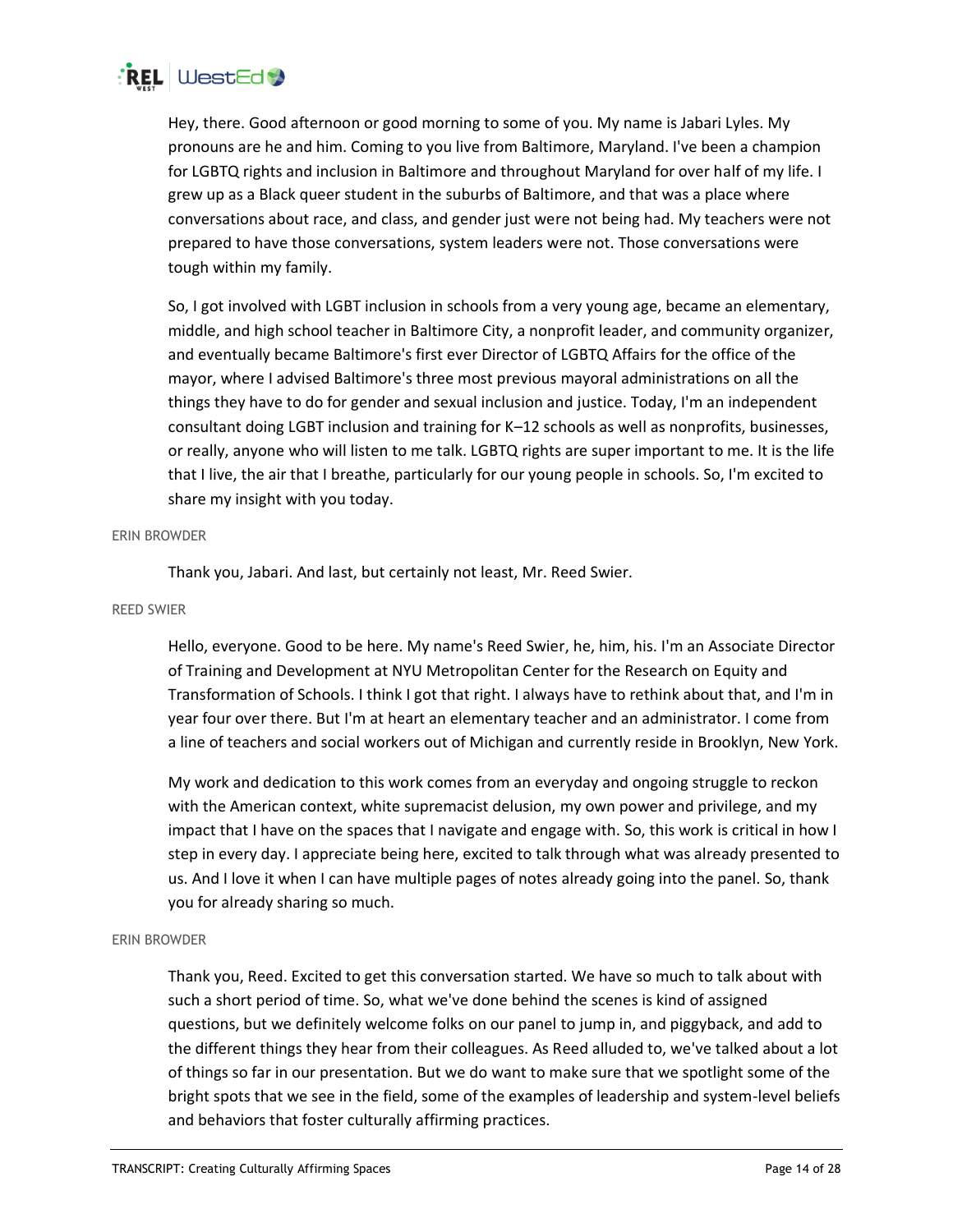

So, this first question is going to be a twofer, and that is that you share an example of either a leadership practice or a system-level belief or behavior that you have seen personally or have facilitated that fostered a culturally affirming practice. And if you have connections or reflections to the information you heard in the first section, we'd love for you to include or make those connections as well. And we're going to get started with Dr. Perez-Isiah.

# ROSA PEREZ-ISIAH

First of all, I have to say, I almost wore polka dots today, and I think we would've all been, the three of us, Erin, Dr. Ayana Allen-Handy. Thank you so much, great question. Where do we begin with this? Having people of color in our organizations does not create a culturally affirming school or organization. And I think when people begin in this journey and this work, sometimes that's the perception. "We're very diverse. Of course, we have culturally affirming spaces." But the real deal here is that you have to be intentional. You cannot make assumptions, and you have to be intentional about this work.

One thing that we engaged in last year as we navigated, and continue to navigate, the pandemic is a focus on the wellbeing of our community and that social emotional learning piece as a lever for equity. And so, we embraced the work around social emotional learning, developed a threeyear plan, and part of that plan began with self. And as we engage our community and our stakeholders, our staff and students in this work, and our families, we know that it begins with ourselves and our beliefs about our students, our beliefs and biases, and how those beliefs translate into behaviors, which then have an impact on whether we are creating those culturally affirming spaces in our schools. So, an example is that work, and that work of self and addressing what the needs are of our diverse community.

#### ERIN BROWDER

Thank you, Dr. Perez. Reed?

## REED SWIER

Thank you. And just how much that resonates, starting with self, and I appreciate that theme, that we continue to kind of engage. The piece that I want to lean on is, I think Rawlin talked about leaders establishing vision and Dr. Mohamed Khalifa's work around culturally responsive leadership. So much of my work, I spend time talking to district superintendents. Whether it's post-training, pre-training, during training, debriefs in between, processing, a lot of which is with white leaders, processing their defensiveness and fragility. I think in engaging superintendents and districts, I'm trying to transform this into a positive. Where I'm seeing success is the leaders that lean in, that are saying, "This is not an initiative. We're not going to throw this in the initiative fatigue bucket, but we are going to say this is a foundational approach. Culturally responsive sustaining education is not an add-on. Everything else fits into that plate."

I think one key piece that happened this week that I was excited about, one of our partnering districts, actually that David Lopez, part of the WestEd team, kind of ushered in some of this push in his prior role here at Metro, was designated a top-five institution to work at in regard to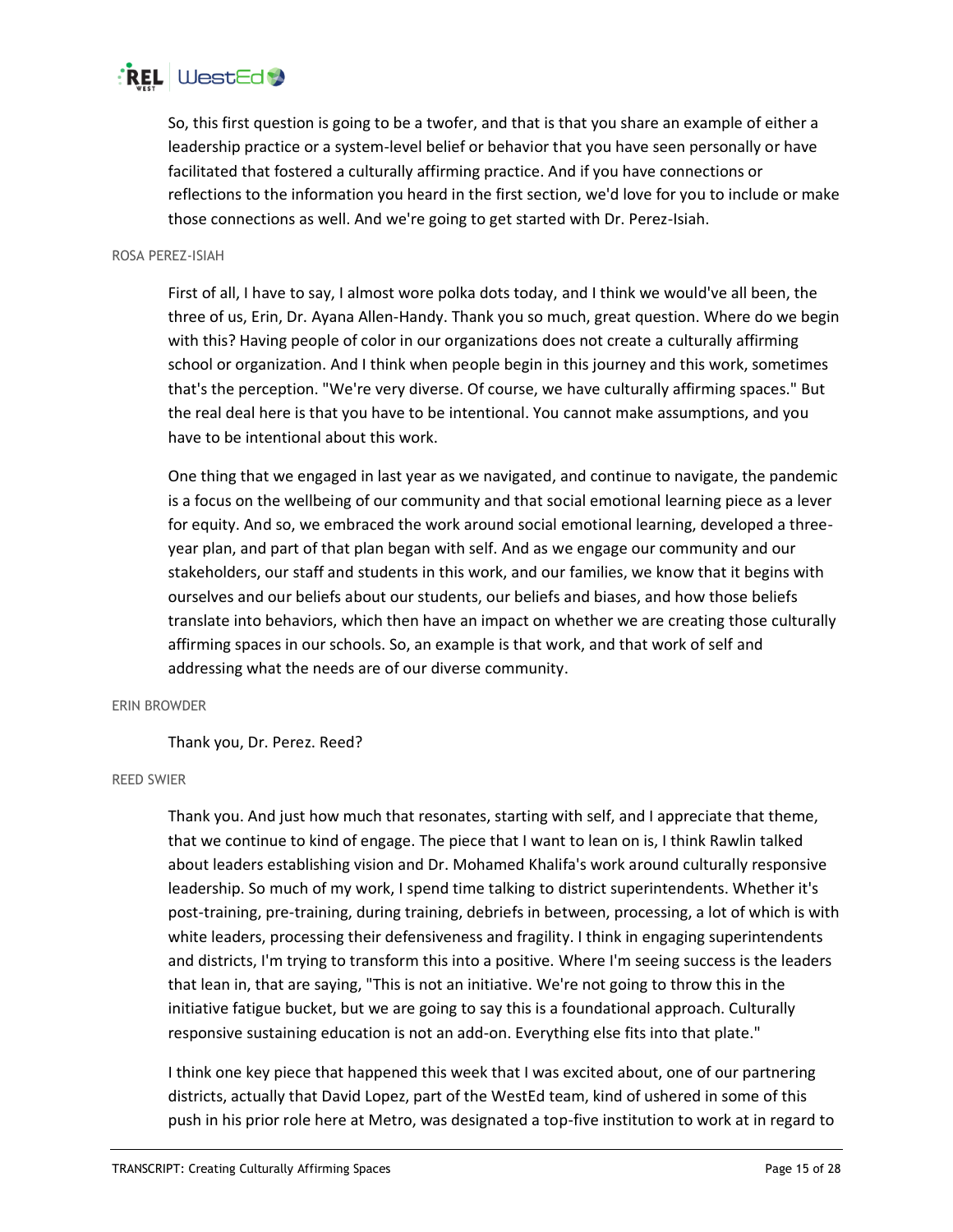

their DEI and inclusion work. And a teacher in that district, we were going through a district selfassessment that our team developed, which we'll share the link of. And a teacher in that district, we were ranking, "Where are you in your cultural responsiveness?" And it's zero to two. They gave a lot of zeroes around specific indicators, that they're still struggling with. But the two was that the district and the superintendent knows this is of critical importance. So foundationally, if we can start there, and we don't have to continue to have this back and forth with, "How do I engage this? Do we engage it? My own defensiveness and fragility," based on the identities that we hold, that, for me, was a win. I'm thinking about, "How do we keep building there?"

# ERIN BROWDER

Thank you, Reed. Passing the mic to Dr. Cooper.

#### AYANNA COOPER

Thank you. I'd just like to first start and acknowledge the linguistic diversity of everyone who's logged on today. Would you mind putting the languages that you speak in the chat? Thank you. All right. Arabic, Spanish, American Sign Language. Wonderful. Spanglish. Korean. I like to do that waterfall of languages. Again, I really frame my work around building capacity to better support English learners, multilingual learners in K–12 settings. And so, as you can see from the language waterfall in the chat, I just want to read off the top six languages. Spanish. Number two, Arabic. Chinese, Vietnamese, Somali, and number six is Haitian-Creole. And so, part of creating those culturally affirming spaces also means to include language and how that's done as part of our school communities.

My four languages are English, northern, because I'm from Boston, and it comes out when I go home, southern, because I've made Atlanta my home for over 20 years, and of course, Ebonics. I can code switch if you need me to. So, thank you for engaging in that. But I list those languages for several reasons. Because again, I saw earlier in the conversation, you can't acknowledge, advocate, or affirm groups of students and families if you don't know that they're there. And oftentimes, with our language, we say, "All students. All learners. Everyone."

Sometimes, it can water down, and we lose sight of the people who are making up these school communities. So, I think it's important to make sure that the language is inclusive but also our practices are. I always like to start with some data around linguistic diversity. And so, a small example of that would be for school leaders to look at language data that is part of their school communities and districts. District leaders as well.

Also, on a larger scale, looking at trends. And perhaps these schools and districts may look vastly different than they did 10 to 15 years ago, but that's also what helps to continue to develop our communities. We can't do the same old thing the same old way and expect different results. How are our learning communities changing, and how are we being proactive about it? Notice I didn't say reactive, but proactive. And I'll stop there. I'm going to pass the mic.

ERIN BROWDER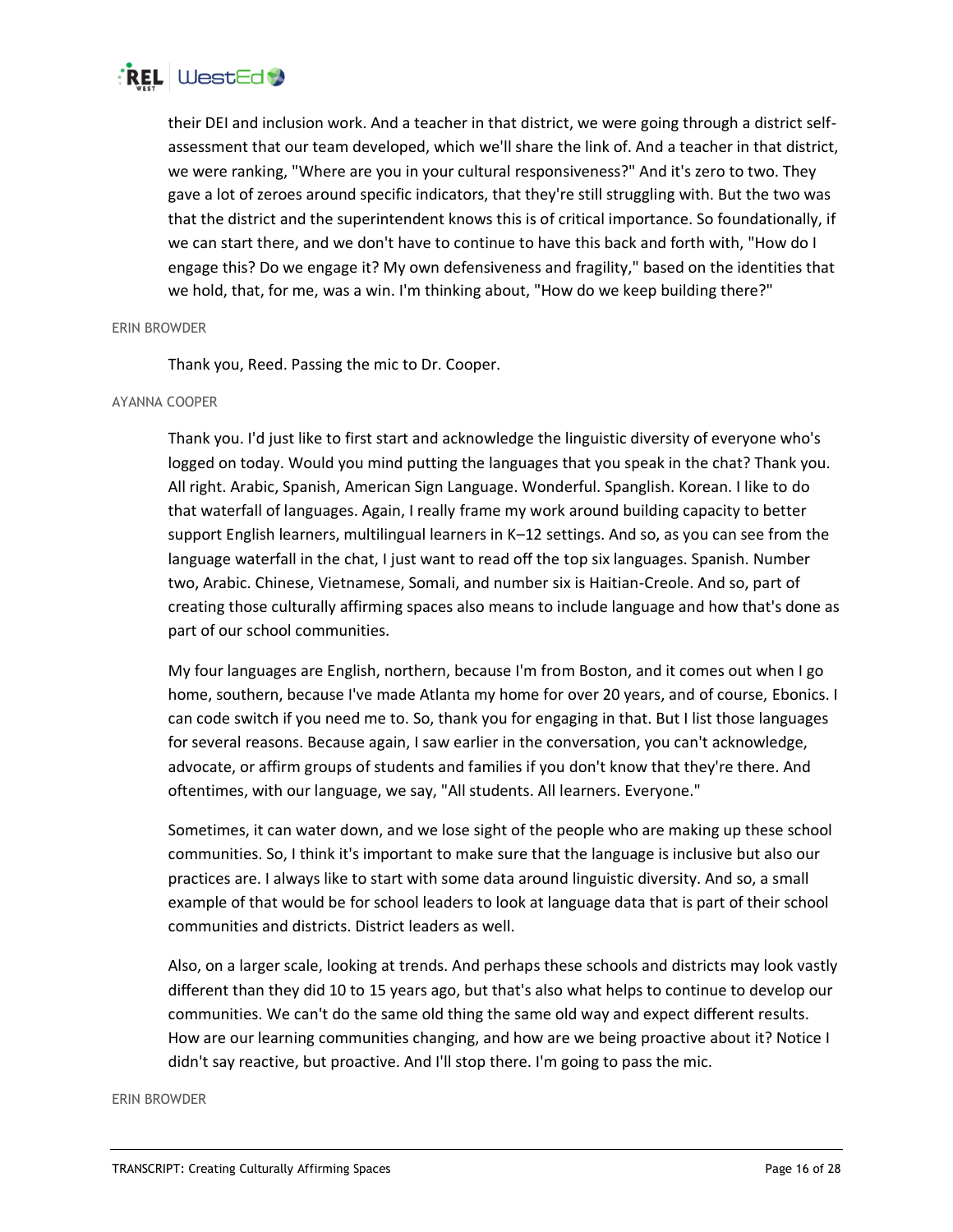

# Let's pass it to Jabari.

## JABARI LYLES

Sure, sure. I think unfortunately, in my world of LGBTQ inclusion in schools, there is this huge gap between policy and practice, and hearts, minds, and beliefs. And unfortunately, we are trying to legislate and litigate people's beliefs around gender and sexuality, and that's what gets really tricky, particularly at the school level. I think back to 2016, when then-President Obama, my president, put a dear colleague letter out and said, "This is what we mean when we say gender and sex in title IX."

And then, in 2017, the reality star formerly known as the president rescinded that guidance and said, "This is not what we're going to do. Instead of the federal government governing our approach to transgender students, we're going to leave that to the districts. We're going to leave that to local education administrations." And while I was frustrated about that, it sparked this conversation about how it's incumbent upon local leaders to make the decisions for their communities.

I do believe that the federal government should mandate and make it very clear about what schools should do when it comes to trans students, but in Maryland, it enabled us to not look at the federal government, to look to our local leaders and say, "What exactly are you going to do for queer and trans students?" If anyone knows anything about Maryland, we have Frederick County, which is actually the largest county by landmass, and kind of a conservative county. They were the first county to pass a gender-inclusive policy in Maryland, policy 443. And so, they took that first step in saying that if you are a trans student in schools, you have the right to be called the name that you want to be called and the pronoun that you want to be referred to by. And you have the right to participate in athletics, and school teams, and gender-based facilities.

And I think that while that policy was a huge win, what we didn't spend enough time on was that sense of self, that core belief. Why are these things important? What are the conditions and beliefs that enabled us to disbelieve that trans students should've had these rights in the first place? And so, I think what I really try hard to do is close that gap between policy and belief, so folks understand why is it that we have these policies. After Frederick passed that policy, Baltimore was actually the second district, and I was one of the large leaders of that effort. I've always had to balance a very delicate dance between working within systems and, quite frankly, against systems.

So, I planned a protest on the lawn of the school building to say, "Local leaders, what exactly will you do?" In a couple of years, we were able to pass policy JBB. And so, I point to these examples because we have these incredible policies in Maryland from Frederick County to Baltimore. We're now seeing some in Anne Arundel County and Howard County, but there still isn't a real understanding about when it comes to the personal. I think back to that iceberg. Those beliefs that we have. How do they enable us to effectively implement these policies? And that's still yet to be seen. So, we can't legislate and litigate people's hearts and minds. While I think that policy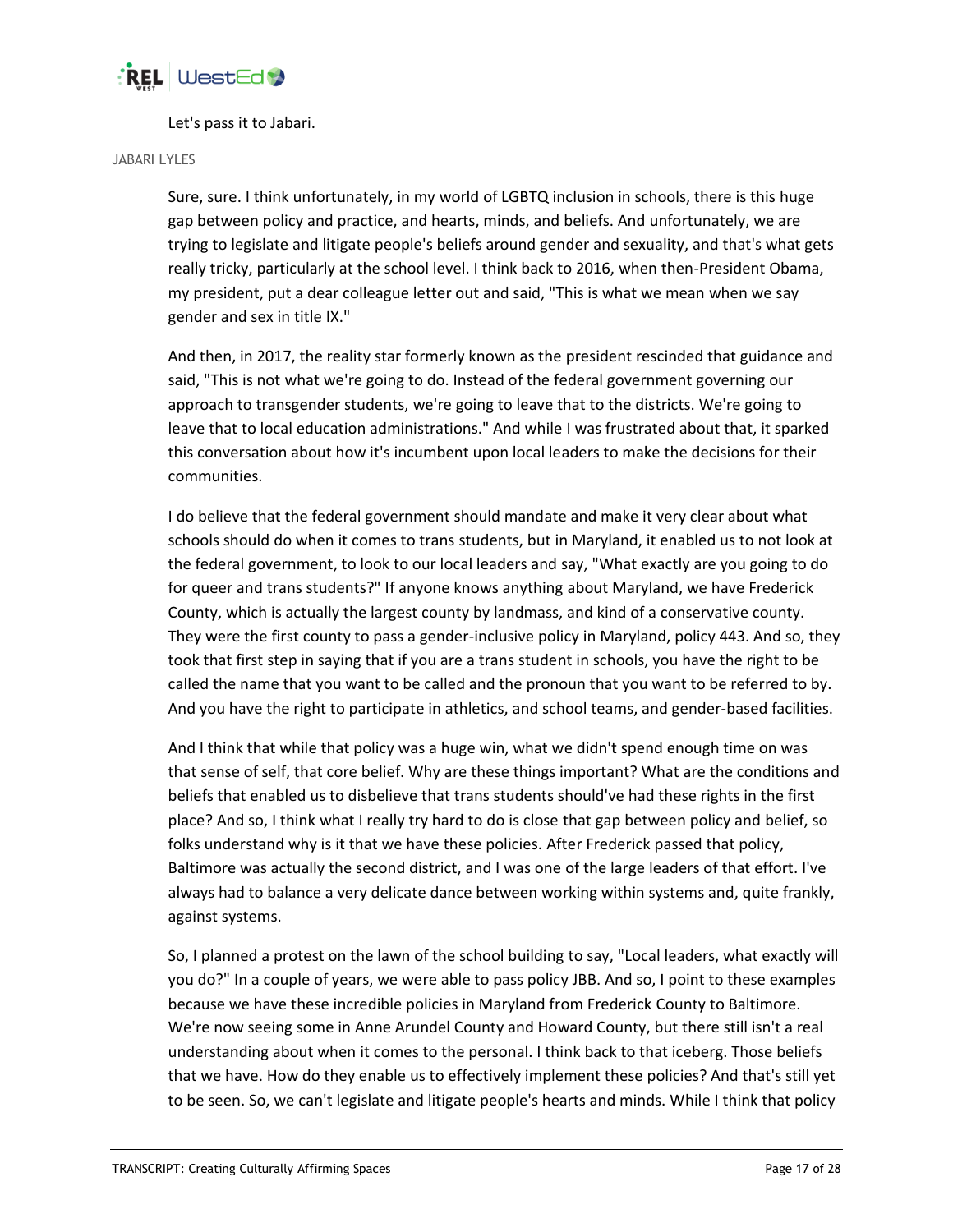

is one of the answers, it's not the only answer. We still have to have conversations about where our cultural beliefs come from and how they impact how we treat students.

## ERIN BROWDER

Thank you, Jabari. Passing the mic to Dr. Allen-Handy.

## AYANA ALLEN-HANDY

Hi, everyone, again. Wow. What an amazing group of colleagues here today. When I think about culturally affirming spaces in my particular work, I recently went through the tenure process. And when you go through that process that I survived, and I do say survive because it is a trip, you really get to see the power structures that are in place in ways that you wouldn't. So, one of the things I've really committed my work to is using the master's tools to tear down the master's house, so to speak. Having been able to go through this process, understand what it looks like to gain tenure at an institution of higher education, it is my job to now bring those behind me.

And one of the things I've really focused on is what Rawlin talked about earlier about youth participatory action research and community-led action research. The majority of my research is really focused on not really empowering folks, because people are already empowered, but using the tools that the academy likes to reserve for their own and doing work around building the capacity of marginalized communities to kind of work their way through their own oppression.

Giving them the language, the tools, the ways of knowing and being that they already have and leveraging those through a process that looks very much like what the institution tries to reserve for itself. And so, demystifying or democratizing these methodologies, giving them access to things like publication to get their voices out there around issues that are important to them. And so, culturally affirming spaces, I also look at it as counter spaces. There are just some spaces that we have to create for ourselves. And that is not to say that others aren't welcome. But in order to really combat the microaggressive behavior that we or students might experience in schools, we need to have these counter spaces where they are affirmed, where I can be my full, true, authentic self. So, culturally affirming spaces, it's hard. A lot of negotiation has to go back and forth, particularly when you're a part of the system, but also trying to dismantle the system from within.

## ERIN BROWDER

Thank you, Dr. Allen-Handy. And I just want to lift up some of what we've heard across all of the responses, a focus on self-awareness, of starting with oneself, of naming a challenge, using tools like a self-assessment to identify where the starting point is and to also build communities so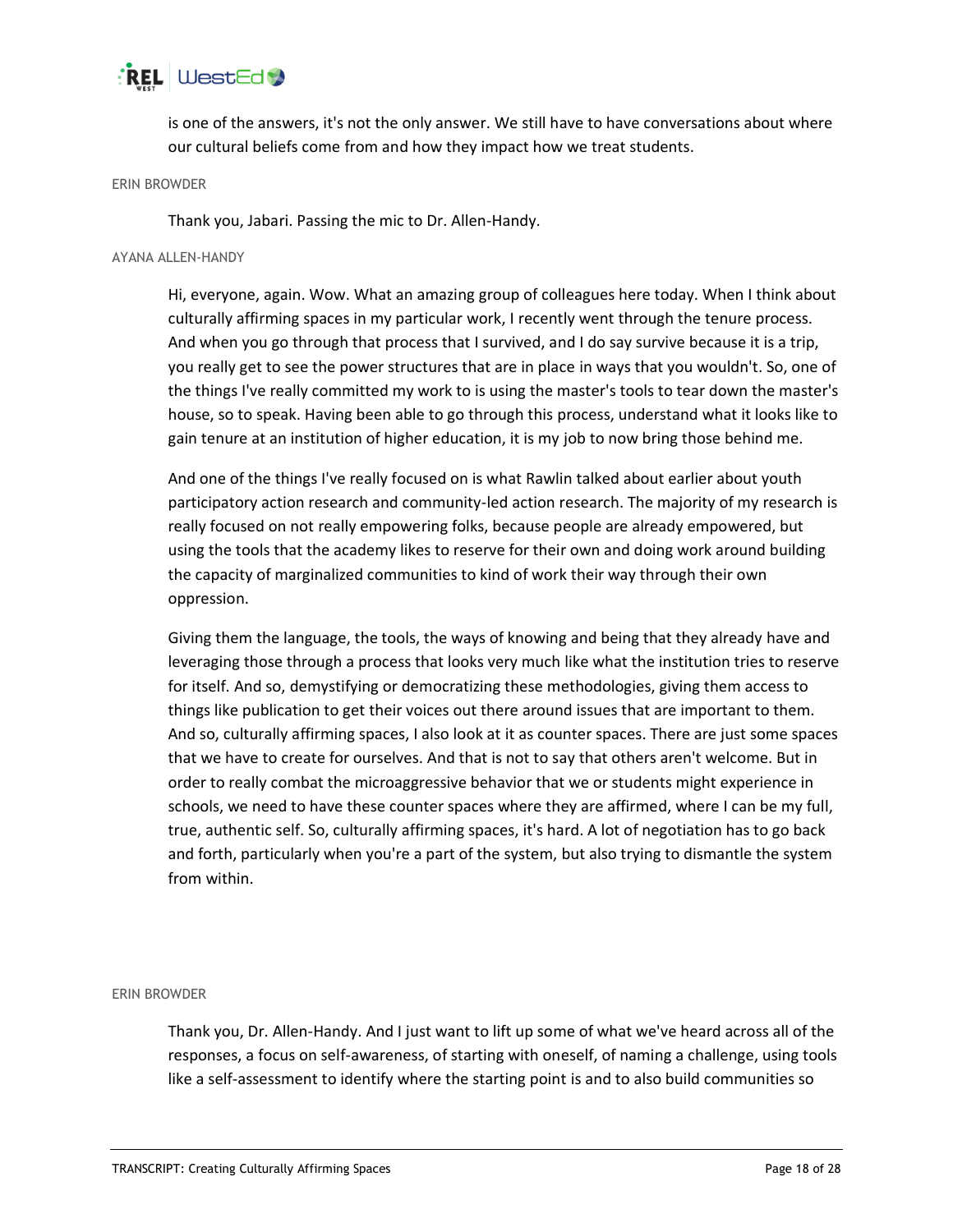

that we're all looking at the same thing. We talked about knowing who is in the room. All the language diversity in this space.

And that was a simple question, and now we feel even more bonded because we know something different about someone than how we initially started. Thinking about the hearts and minds, and this phrase that you used, Jabari, of legislating beliefs. I'm going to sit with that. That's an invitation. Thank you. Also, thinking about what Dr. Allen-Handy just shared, the tools and resources that we can put in the hands of our students, our families, our communities so that they can self-govern and create the realities that allow them to flourish and live their best lives.

Thank you all for those shares. Our next couples of questions are, how do we work to reduce and transform systemic harm in schooling and school systems? And then, piggybacking, how do we avoid furthering a culture of compliance? What we're situating is that a culture of compliance is often what perpetuates some of the systemic harm or contributes to it. And so, in your work, in your experience, what have you seen in terms of the reducing and transforming that harm to more validating, supportive, caring, nurturing environments for our racially, culturally, linguistically, and gender-diverse students? And we're going to start with Jabari for that question.

## JABARI LYLES

Yeah, I think in the beginning, I want to zoom in on this culture of compliance. Because for a while, it was commonplace. It was OK to deny LGBTQ students their basic abilities to be themselves at school, whether that be uniforms, or athletics, or restrooms, or bathrooms. And a lot of that is back to this whole notion of starting with ourselves. Let's be real about the things we were taught about lesbian, gay, bisexual, transgender, and queer people. How did those beliefs enable us to think things about our students? How LGBTQ identity is seen largely as a cultural failure, a taboo, or a moral failure, when really, it's commonplace, and it's something that communities, particularly communities of color, have celebrated throughout existence, and really interrogating how colonization and racism have really played into how we talk about gender and sexual diversity.

And so, I think we have to get real about how we got here, how some of the hesitation or disbelief that we have about people and their own agency to self-define who they are, I think, is huge. There's a lot of cultural healing that we have to do for how we got to this place.

But I think, oftentimes, schools are looking for the right answer to prevent if something is ever going to happen. And I think that might not be a smart goal. Really, there needs to be a strategy for when. And so, installing strategies and systems of justice is huge. Restorative practices. For us to sit down and talk about how harm was caused. Maybe you didn't believe that this was harmful but let me talk about how it was. Microaggressions, which I take umbrage a little bit with that word because I think it minimizes the aggression that so many communities of color and marginalized communities face.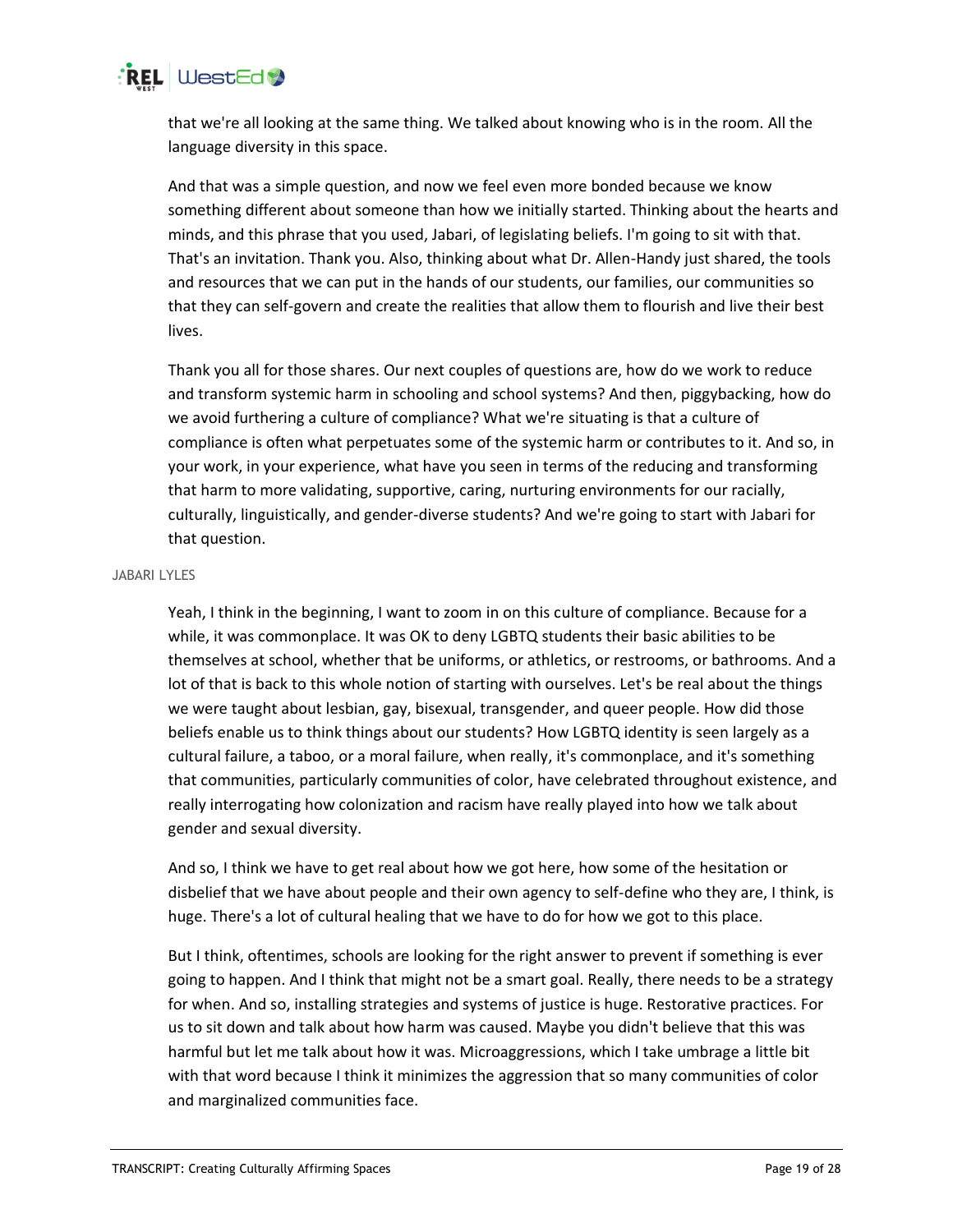

But I think we can't have these strategies for inclusion without having strategies for justice. Not really if something is going to happen, but when, and how do we heal. And I'm hearing this through line about starting with ourselves and our personal beliefs as the base for some of this stuff, but also thinking about when we get things wrong, when we misstep, when we have spots that we didn't see. How do we heal from that harm?

# ERIN BROWDER

Thank you, Jabari. Dr. Allen-Handy?

#### AYANA ALLEN-HARDY

Sure. I think this is a wonderful question, particularly because the way that we reduce harm is remove those who are causing harm. In the space that I'm in, in a school of education, these are the teacher educators, the folks who are preparing teachers, and yet they are deficient in a lot of the cultural competency, justice orientations that we're talking about today. So, in order to reduce harm, we need to totally restructure teacher education. How can we actually map culturally affirming practices as non-negotiable? I sit in faculty meetings with distinguished professors who say, "I don't do social justice," as if it's a choice in education, as if it is something that Ayana and those folks, the radical folks do over there. I think in order to reduce the harm, it's removal. But especially in a system like our higher education systems, where you have these structures of lifelong appointments.

People don't actually have to change. I love what Jabari was saying about the alignment or disalignment between beliefs, practices, dispositions, and policies. Those policies ingrained into the structure that cannot be shaken up, then those practices and beliefs can be perpetuated. And the way we reduce that harm is to shake up a system like that. How do we do that? These are questions I'm constantly thinking about and pondering. But I do think a critical place for this in my world is really the structure of teacher education and the teacher educators themselves.

## ERIN BROWDER

Thank you, Dr. Allen-Handy. You do call to mind the work of Dr. Maria del Carmen Salazar, who does work of teacher evaluation as a cultural practice. And what she's introducing is, how do we solidify or have indicators of cultural competence, of cultural responsiveness in our teacher evaluation system? Some of the work that she did looking for equity and the word culture across some of our more famous frameworks that barely mention it. If we start looking at educator effectiveness through this lens, how do we support, and also providing support so we're not just evaluating something we're not developing ourselves. I hear her voice when you spoke. Thank you. And Dr. Perez-Isiah.

## ROSA PEREZ-ISIAH

I love what Dr. Ayana said and what you just added. Thank you so much for that. When I think about how we can reduce harm and avoid this culture of compliance, it's by naming it, by calling it out. Some people are still refusing to acknowledge that we have an issue. And on another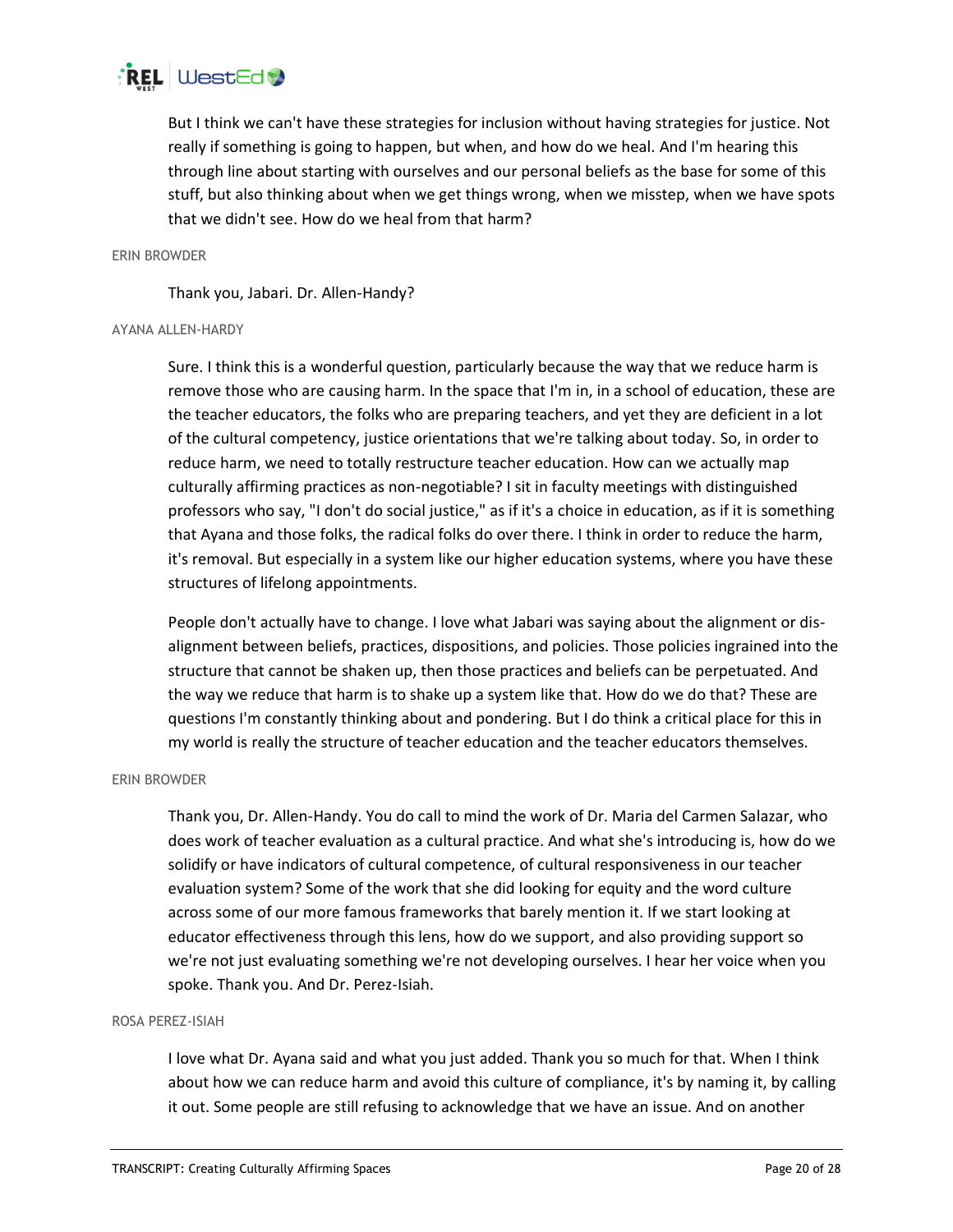

note, I think about if we can truly educate without equity and social justice. I don't believe so. They cannot be separate. It's not education, in my opinion, without those pieces. Because when we avoid the conversations and the work behind it, then we're essentially ignoring a great number of our students, staff, and communities.

It's as if we don't exist. Another important piece is, when we're silent, silence is oppression. Silence is oppressive. And it may seem passive, but trust me, it is oppressive. And when we're silent that way, we're surrendering to racism, to the forces of whatever it may be that are harming many of our students in our communities.

Another piece I think is really important in reducing and transforming this harm is really being proactive. The murder of George Floyd was in the faces of everyone, whether you wanted to admit that racism occurs and impacts people or not. And the pandemic was a reality check for many educators who thought there's oppression and racism, but "It's not really happening here."

It really gave us a different perspective about what our students and communities experience, where we as a system have failed to provide resources, and tools, and supports to many of our students. So, I say you start by talking about it, acknowledging that it exists. And when you don't do that, you're part of that problem, that oppressive system that continues to hurt our students and prevents us from creating culturally affirming spaces.

#### ERIN BROWDER

Thank you, Dr. Perez-Isiah. And Reed, you can close us out on this question.

## REED SWIER

No, I really appreciate those connections. And the one piece I would add from our vantage point in terms of the work we do around root cause analysis, we've been tasked, particularly in the wake of the murder of George Floyd, where systems have now said, "Oh, racism is a thing that we need now have to think about," and districts said, "Maybe I can use this pot of money to engage this work," we've had a lot of calls for this idea of an equity audit. And we enter that space trying to say, "OK, we need a co-creative group of diverse stake holding individuals, from community, to teachers, to district leaders."

And then, we go through policies. And what continues to just be such a reckoning is looking at code of conducts, looking at disciplinary policies and procedures, and quite literally seeing codified control, where in paper, we are saying that this is how we're engaging our students, and in disproportionate numbers, we're seeing, "This is how you're engaging your Black and Brown students." Where we're continuing to see those disparate outcomes.

I really appreciate Jabari's push to this idea of transformative justice, restorative practice, what it looks like to engage culture as a way of being both proactive and reactive, what it looks like to redefine and rewrite the policy, but then the training that, to our other colleague's point, just doesn't exist. You look at what you need to jump in a classroom, and then you layer that with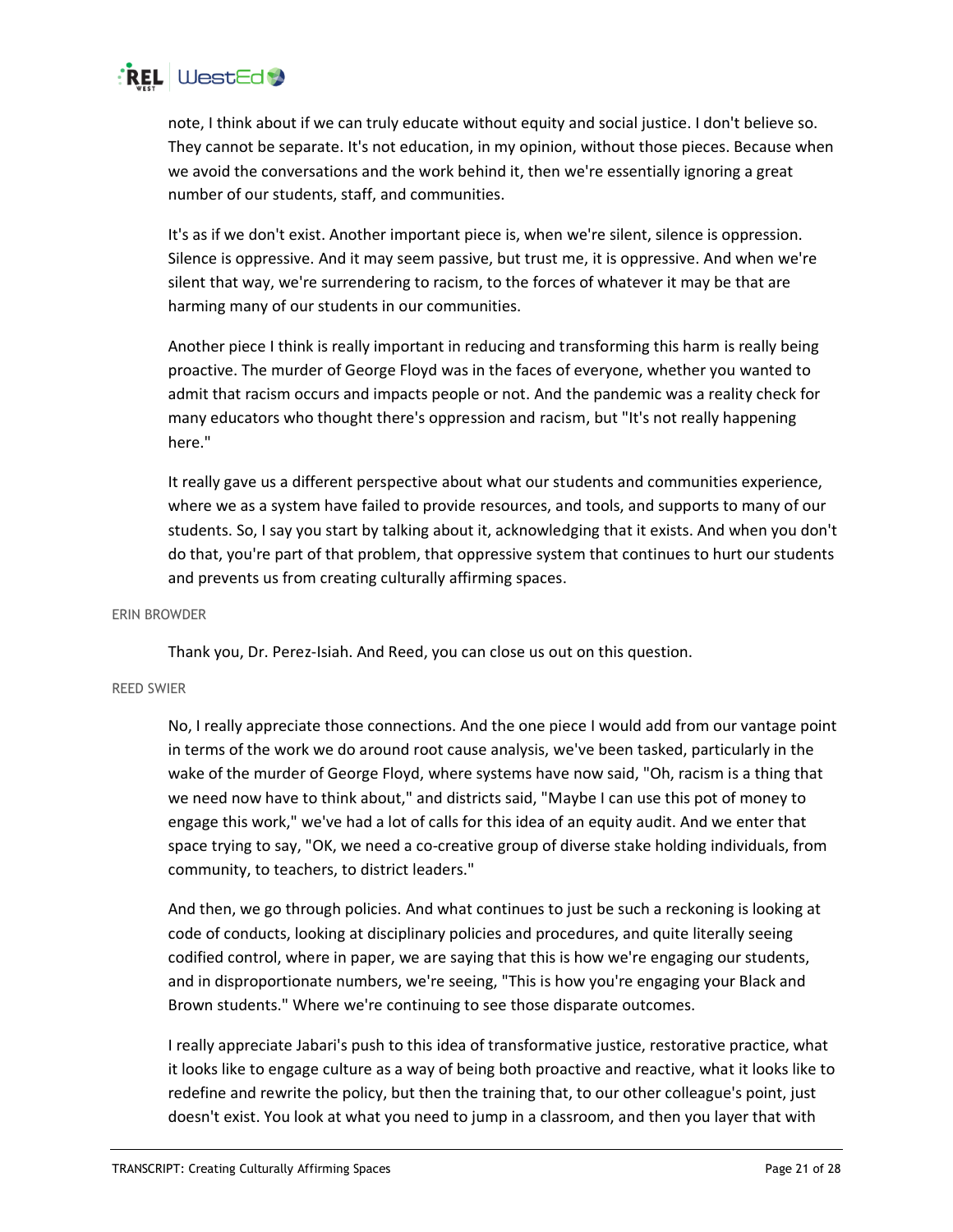

87% of our teachers are white, then you layer that with power, privilege, and identity impact, and that harm is there.

So, I think how we move into relationship-building based on identity, self-reflection at core, restorative justice that's not whitewashed but is culturally responsive and gives credit to the indigenous roots, all of those pieces, I think, are where we want to go. But when we do that work of looking at the codes of conduct, the disciplinary process, it's still on paper in so many districts. Just seeing that, and then the ways in which we try to push from there.

## ERIN BROWDER

Thank you, Reed. And adding to your response that we see on paper, and we see in practice with teachers and the referrals, the different ways that they impose that codified control. I like that phrase as well. Thank you. David is having technical issues, but he's going to try to pop in here and pose a question for you all.

## DAVID LOPEZ

I'm happy to be back. I've just been blown away. But I want to come back a little bit to a few things that the panelists have offered around the culture of compliance. Dr. Perez-Isiah, you brought that back up. Jabari, you talked a little bit about when to be within the system, and there are moments where we have to be outside of the system. And I think Dr. Allen-Handy, you talked about using the master's tools to dismantle the master's house. For a different project, I was interviewing another scholar. I'll keep him confidential. Black scholar. He pushed in that interview to say that often, our educators, the higher they move up in our system, the more compliant they have to be with the system to, very practically, get the promotion. We don't necessarily promote radicals as a system.

And so, I'm wondering if you can speak a little bit to what that means. How do we navigate that challenge as educators as we hope to gain positional power to dismantle the house? How do we navigate that? And I want to contextualize that based on our social identities. Erin and I will often talk about how I can say the same thing in a training and be very differently received than Erin is, even though we scripted the exact same sentence. And so, I'm hoping as we talk about how we navigate that, as we move through the system, if we can also talk about how our social identities impact that as well, if we're comfortable. I haven't heard from Dr. Ayanna Cooper. If you want to start. If not, feel free to jump in, if you want to start us off.

#### AYANNA COOPER

Sure, sure, thank you so much. Gosh, I just want to connect back to so much, but I'm watching the clock. OK, a couple of things. Reed, I want to connect back to something you said, and Jabari, and everybody. First of all, what this looks like with the schools and partners I work with is, number one, we have to embrace being uncomfortable. You've got to get comfortable with being uncomfortable. Imagine having on a pair of shoes that you just bought that looked great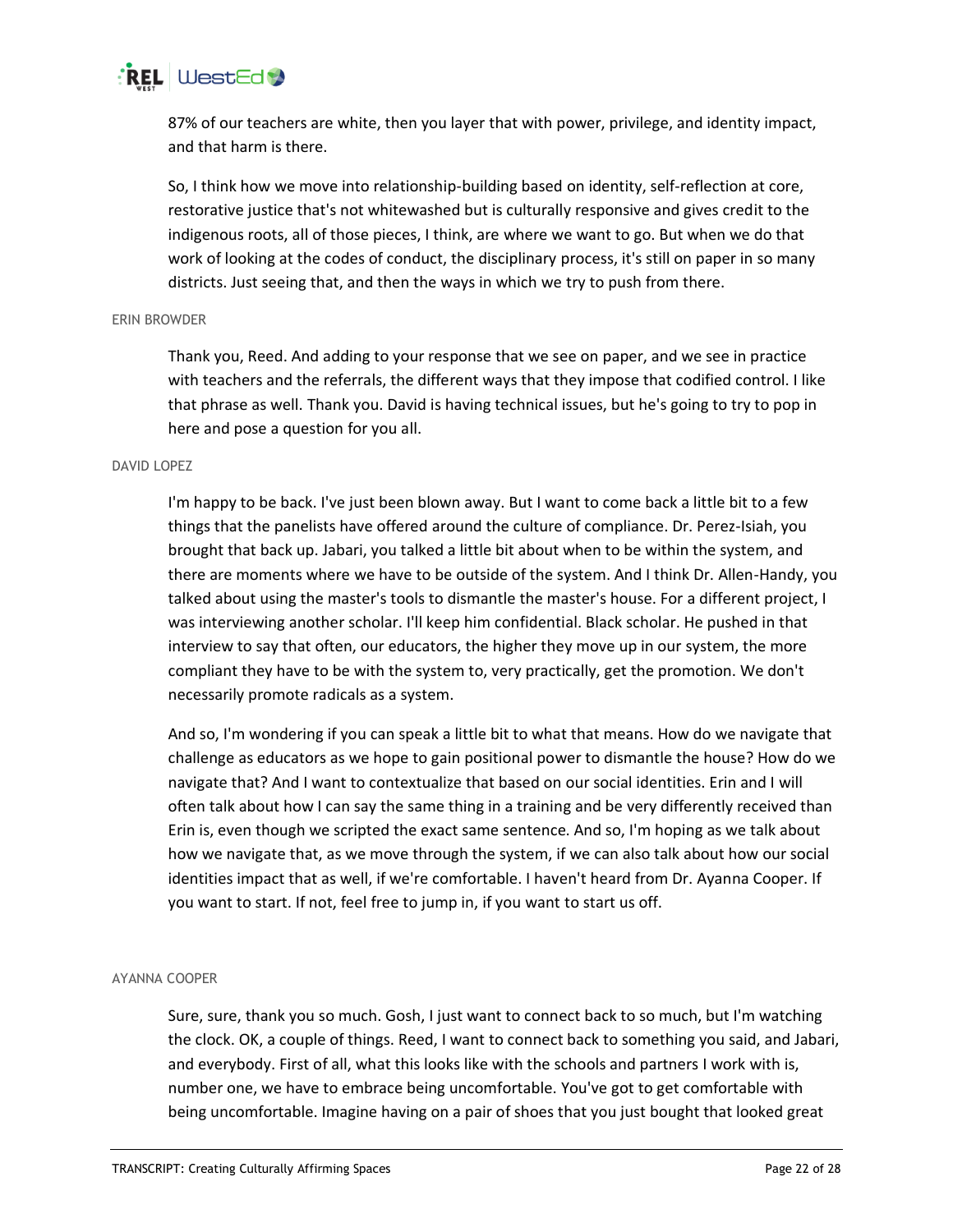

with the outfit but hurt your feet. You've got to keep them on. You've got to keep the shoes on. Because this work is not all about everybody feeling happy.

This work gets messy. So how do we embrace the messiness? And that means that we're making progress. And one of the things I really wanted to hone in on is this idea of being data-driven versus being data-informed. I just had a conversation yesterday with a school, and they were talking about all the things they were doing for their multilingual population, but there were datasets that they weren't using.

So now, they're being selective. "We're going to use this data because we can work with it. It makes us more comfortable." Well, that's not helping you really make the best decisions. How can you become data-informed? Again, Reed, I just want to give you some statistics about English-learner populations from the United States Department of Education. Right now, about 15% of English learners are chronically absent. About 14% of English learners have been retained. And about 13% of English learners have experienced out-of-school suspension.

So, you take these numbers, and then you have language access to content as a barrier, and there you go. I'm not comfortable with these numbers. This, to me, is my iceberg. These are the numbers that we know about and that got reported. But imagine all of the numbers that we don't know about. Clearly, I believe that this is much lower than what's actually happening. How are we being informed, and what data points are we using? I'll give us diversity. We're diverse because I'm a Virgo, and you're a Sagittarius. And you're a pescatarian, and I'm a carnivore. I'll give us diversity, but we are not equitable, and we are definitely not inclusive. So again, how do we embrace being uncomfortable with the work?

The other part I wanted to connect to is really looking at that positionality. And Jabari talked about this. How am I as a non-district-employee able to kind of move things along a little further than if I were a district employee? And how do we embrace that and say, "Here's where I can get more traction by being this outsider who works alongside versus being someone who is in a district and has to think about promotion and all of those things district leaders think about, what their career trajectories are."

I knew early on in my career that this is the work that I was built to do, if you will. So, I had to embrace lots and lots of uncomfortable situations, and microaggressions, and door-slamming. You name it. But it never stopped me from continuing to seek a community of practitioners who wanted to do the work alongside me. So, although we're in these boxes today, in my mind, I feel like I'm locking arms with all of you right now. So, thank you.

# JABARI LYLES

Thank you for that, Dr. Cooper. And I'll also jump in, in response to David's question. I really latched onto this whole notion of getting the promotion. I think that the villain that we have to kind of talk about as people advancing social justice is capitalism. Quite frankly, and we've heard this before, there's no ethical consumption under capitalism anyway. I could do a whole panel on how I have to navigate being the first Director of LGBTQ Affairs within a system that was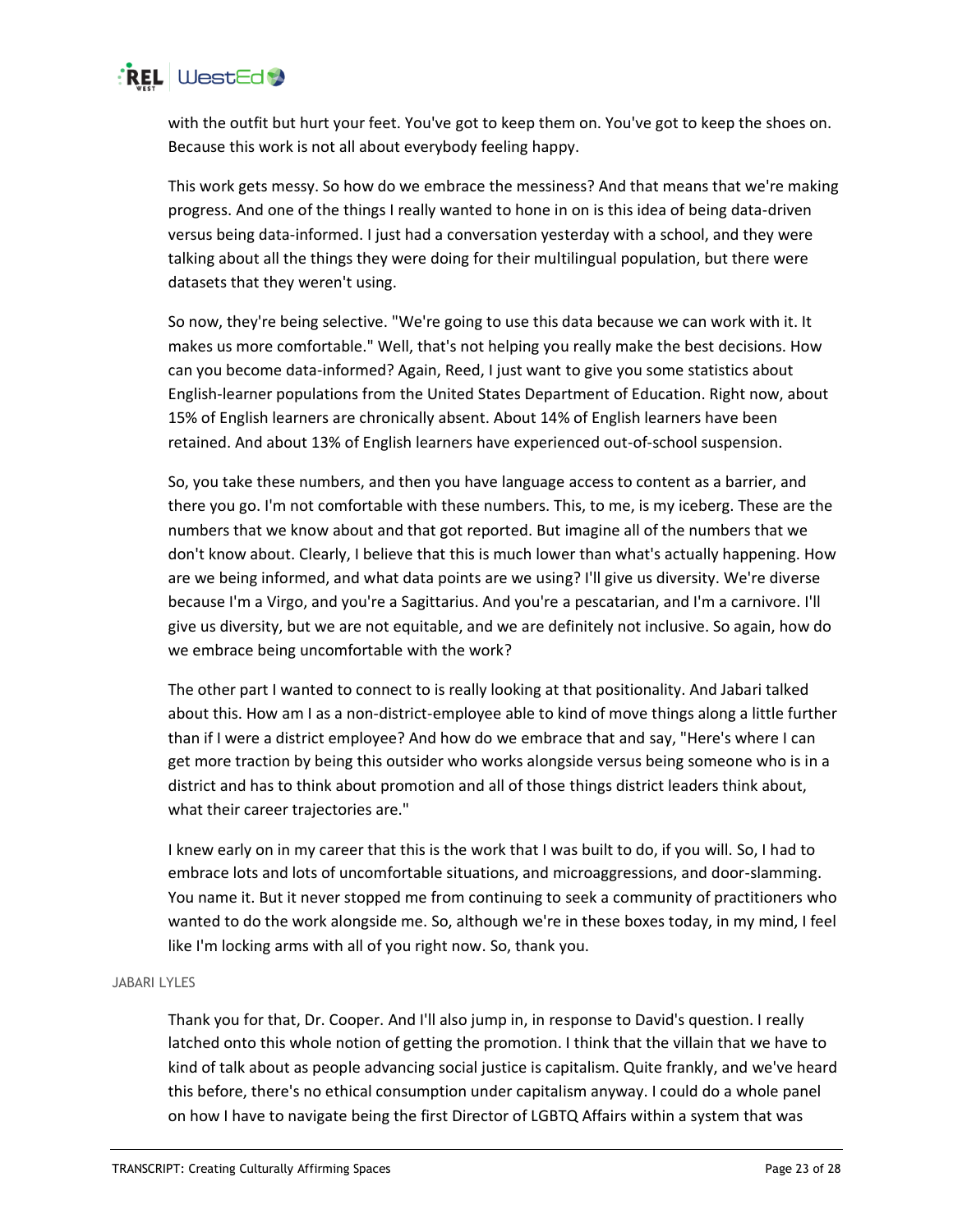

advancing policies so that my people wouldn't be there. The fact that I got to traipse around City Hall as a fat, Black, queer, gender-nonconforming person really did matter, and it played a role in what conversations I was able to have, how much proximity to power I was able to have.

But at the end of the day, I have to eat, I have rent to pay, I have family to support. And so, I think that constantly negotiating how we push on systems carefully, so they don't trample us, so that we can eat at the end of the day, but still remain true to our values, is a delicate dance. And often, we don't really understand the very complex and difficult position that we put a lot of our internal and external advocates in when they are advancing systems, advancing change, but also at the end of the day, are inventing their own careers in their own pockets as well. I don't have an answer for that. I think I'm constantly interrogating how capitalist culture shows up and how we proliferate a lot of this stuff. But working within a system as someone that the system is actively working against–whoo. Still healing.

#### ROSA PEREZ-ISIAH

I have to say something about that. Jabari, I love everything that you just said. And I am personally in that position always as director in a school district. Number one, align yourself, and find some co-conspirators in this work. That's super important because it's empowering to be around likeminded individuals who want changes for students. And the reality of a capitalist culture. At the end of the day, when we create culturally affirming spaces for students and staff, when we are equitable in our work as educators and ed leaders, students succeed. All students achieve. And if we're looking for success, that's the payoff. I am doing it for success for individual students because I had those opportunities, and that is why I'm here today. But if you want to look at it from a different lens, from that capitalist lens, the goal is student achievement. And that pays in many different ways.

So, when you're doing this work and getting results, which you will when done right—and boards want success. Parents want success. Of course, students want success. Teachers want success. With that success comes recognition. And it's balancing that. It is the way you're delivering information. It's the way you're bringing people along and creating an alliance, partnership, and a co-conspirator, those doing the work with you. But ultimately, the achievement speaks volumes. And looking at data and that achievement is really part of that equity review and those check-ins. That's all.

#### AYANA ALLEN-HANDY

Wow, I'm still really taking it all in right now. I'm having a physical reaction to this conversation. Jabari, what you said about no ethical consumption of capitalism. When you're in systems that are purely run on capitalism, particularly being at a private institution. And I think going back to David's question around promotion and how to navigate the system, I think about that saying, "Never forget where you come from." My roots, the antecedents of who I am and what I'm doing now, are being a classroom teacher. Those are the most transformative years of my life, those seven years being in the classroom, working with students. And so, that is who I bring into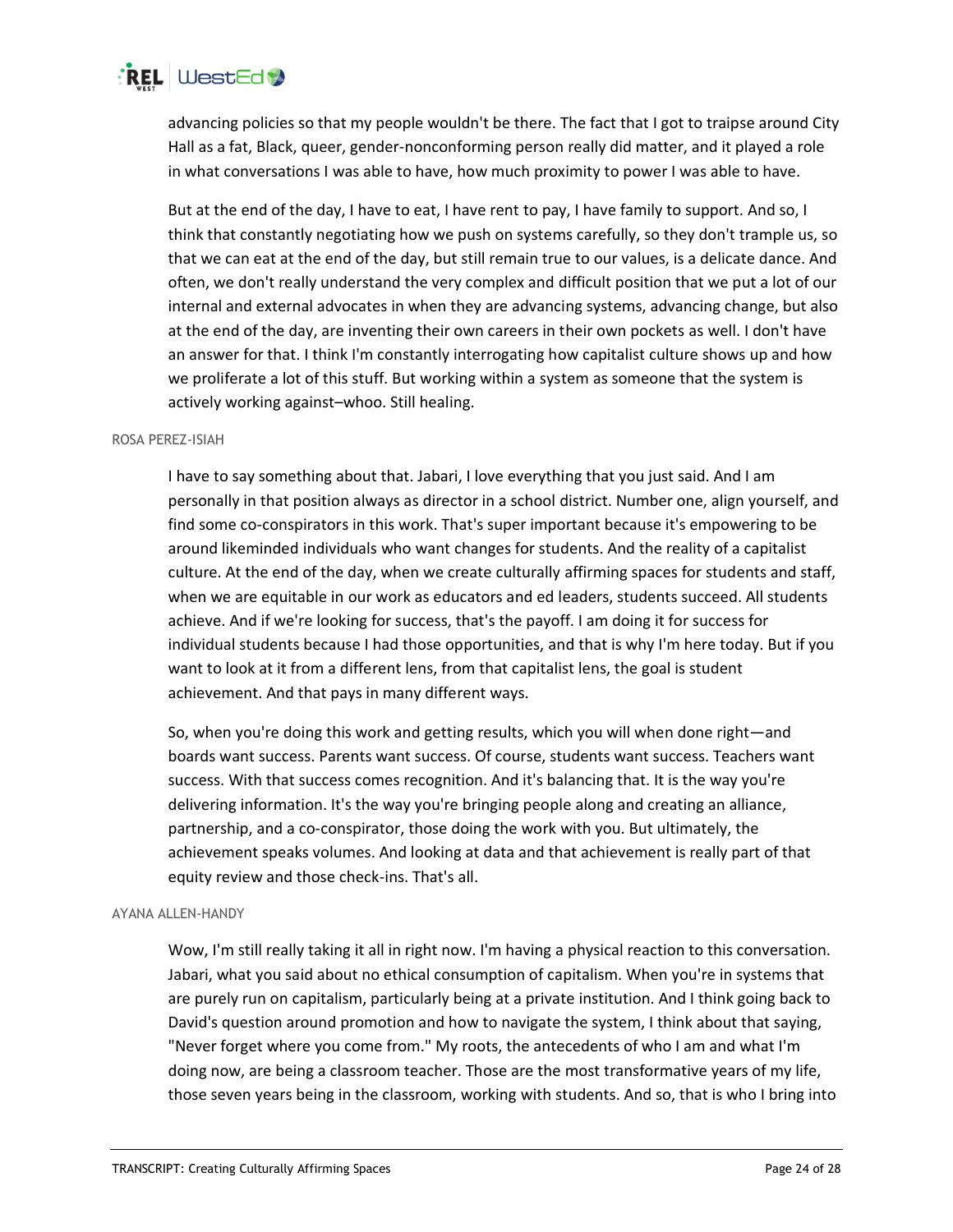

all these other spaces, me, Mrs. Allen, with my 1st grade kiddos who changed my life in ways that I can't even express.

I think when you're kind of going up this promotional ladder of, for me specifically, the academy, it's giving the academy what it wants by doing what I want to do. For instance, the academy thrives off of publications, external funding, incredible service, amazing teaching. It thrives off of all of these things. So, I said, "OK, I'm going to give y'all what you want. I'm going to get external funding for projects that center community, that are community-led and youth-led. OK, I'm going to write and publish. But not only am I going to write and publish, it's going to be coauthored with the folks doing the actual work."

So, in my situation, it's, how do you leverage the resources of the system and put them in the hands of others to be able to shift the perspective of the capitalism? It's getting the funding, the part of capitalism, but now, I'm going to hire community folks to be full-time employees of the university, so now they have access to everything I have access to. And I'm not going to say, "Oh, I'm just researching and working for these folks." No, they work for us, they are employees.

So, when I think about the promotion, there's no way that I could be here by myself. We have to lift as we climb. And I'm still standing on the shoulders of giants. And now, it is my turn to do so. I'm amazed that one of my students is in the room. I'm like, "What are you even doing here?" She sent me a message that she was here. You just never know who's in the spaces we're in. So, I just thank you all for this discussion once again.

## ERIN BROWDER

Awesome. And Reed, I'm just circling up with you, but I'm taking your pause as yes. Thank you. All right. So, we are very close to time. Again, we have a lot more exciting questions. We definitely need a part three, four, five, all of the parts. But we'd like to invite closing thoughts from each of you, and that can be whatever's on your heart and mind, it can be a nonnegotiable as you engage in this work but closing thoughts that you'd like to impart with our audience. And the floor's open. Once you're finished, you can pass the mic to someone else.

## AYANNA COOPER

Dr. Ayana has me scrolling the list. Now, I'm looking for my students. I'm just checking the list, checking it twice. Got class in a couple of hours, so I just said, "Let me check and see here." Thank you so much for inviting me to be a part of this conversation. It is never enough time. So, I have to embrace getting uncomfortable with there being so much more to say and so much more to hear. For me, this work is a civil rights issue. I ask eight simple questions. Most educators can only answer three to four of the eight. I call them eight simple questions but with complex answers.

And so, when we're thinking about our linguistically diverse populations, yes, let's serve as advocates for them, but let's also show them how to advocate for themselves. You also don't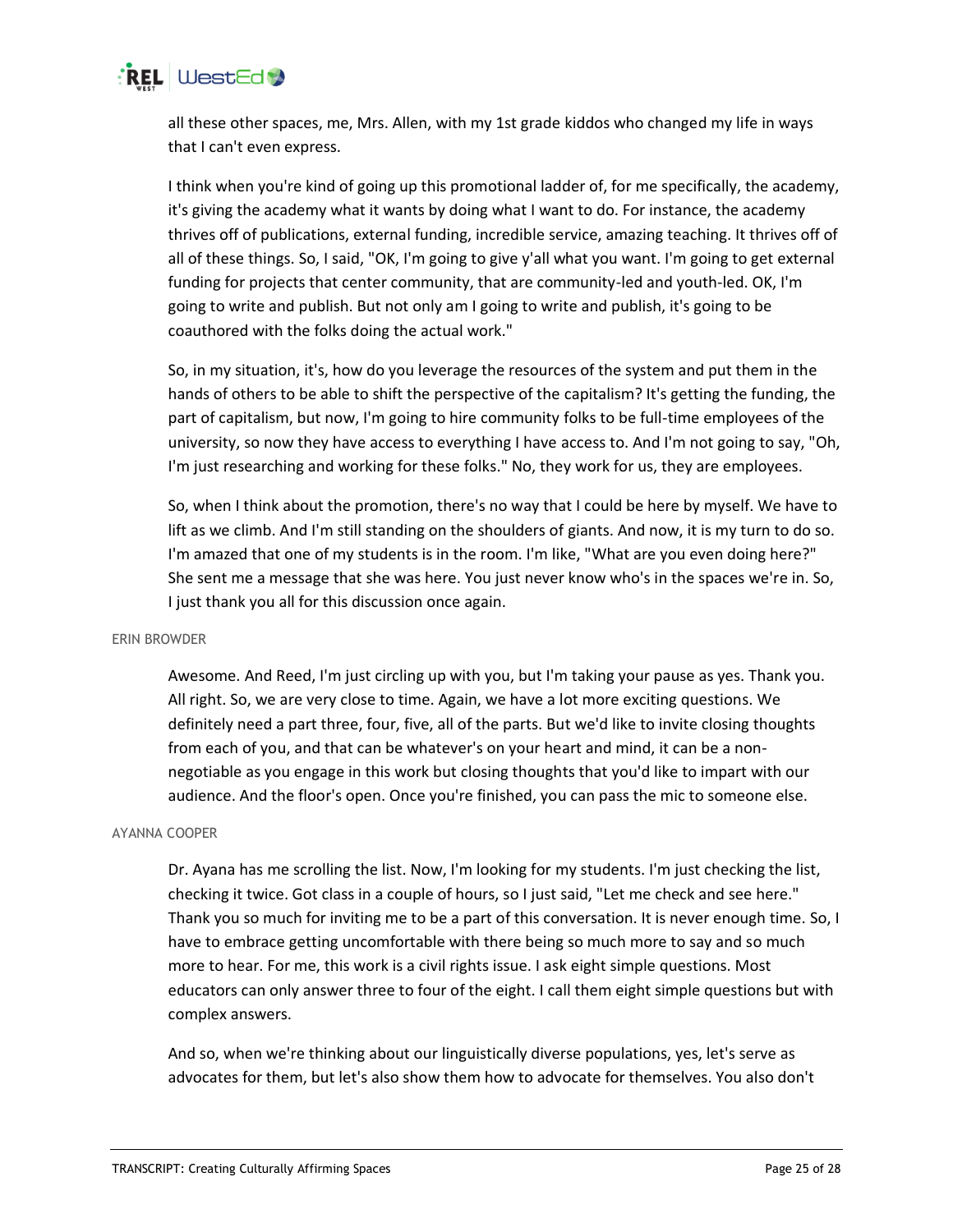

have to identify personally with that population to be an advocate or an ally. So, I get the question a lot, "Oh, why do you do this work? Are you an English learner?"

And I'll say, "No, but I'm sure my ancestors were." I also acknowledge that teachers don't wake up every day with the intent on violating someone's civil rights. Nobody wakes up and says, "Let me get two folks angry before lunch. Let me get that on my to-do list." Nobody does that, so I just want to put that out there. However, it happens all the time because of past practice. We've always done it this way.

Somebody said this is how we do it. And so, instead of us just going along with the status quo, let's find a community that can help build our sense of advocacy and get more courageous. Like those agitators. They're putting the agitators back in the washing machines because the clothes weren't getting washed. So how can we make good trouble and be good agitators? So, thank you.

## ROSA PEREZ-ISIAH

Thank you, that was beautiful, Dr. Ayanna. I have your work on my list. I just want to say that creating culturally affirming spaces, being a leader who does the work with equity and social justice, it's our collective responsibility. It's really our moral imperative. If we don't educate and lead in this way, then we are essentially leaving so many of our students behind and saying, "You're not worth the time, and space, and work to include you, to educate you fully, to address your whole needs." If it's not you, then who? This is our responsibility. It is our shared responsibility. Thanks.

#### JABARI LYLES

I can jump in with some closing thoughts. I guess I would say, first, as a queer person, and as queer people, we are always told that we don't know ourselves. And so, believe us. Believe your students. Believe them. I think so many times, cause we were going to talk about authentic student engagement, I'm really sick of doing work for students that isn't done with students. And so, the phrase youth advisory board is a triggering phrase for me because they are often not done well. You can't have a group of students, and feed them pizza, and ask them what they want and think, and then go into another room where it happens, and then pick apart what you think might be appropriate for them. All LGBT kids have been asking forever has been to be believed and trusted about the supports that they need. So, when it comes to their name, their pronouns, building strong relationships with their families, I think that's another narrative we have to shift, that we don't want to accept as the status quo that young people can't have strong and nurturing relationships with their parents and caregivers.

We want to do that when it's possible. But when it's not possible, then what do we do? So, believe those students. And then, of course, something I've said before, really think about the earliest messages. Think back to when you were a young person. What did your parents say? What did the media say? Your religious leaders, your teachers? What did they teach you about being queer? What did they teach you about lesbian, gay, bisexual, transgender, and queer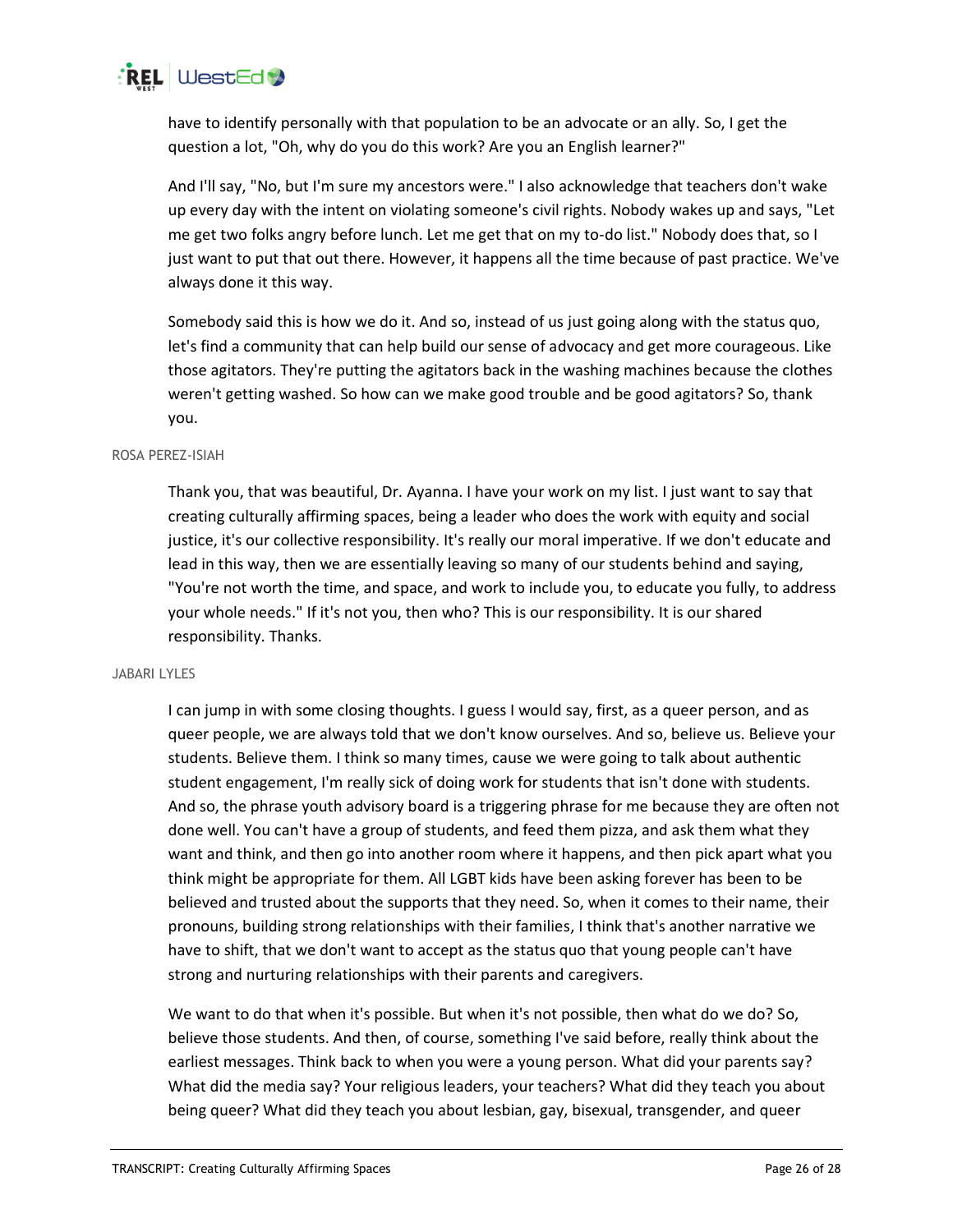

people? And really examine how those beliefs show up in your work. So much of this is about the education that we did not have. Inclusive sex ed, I could do a whole talk just on inclusive sex ed. But we are so starved for knowledge about ourselves, starved for knowledge about gender and sexuality, that it creates harm. So, LGBTQ people, believe us.

# REED SWIER

I would just kind of add and center for my own positionality as a cis white man carrying a lot of power and privilege in these spaces, what does active allyship look like? What does it mean to step in and step back? I know that's ironic, as I'm on this platform right now. And what does it mean to share voice and know how I support as a co-conspirator? So, the folks on here who hold these identities of power and privilege, what is the everyday work? Because ultimately, we are making choices every day that either uphold the system or help to break it down. And for me, if I don't question that every time I step into a space that's about equity, if I don't question why I'm even there, I'm not doing my own personal work. So, I'll just leave us with that and say thank you to my colleagues on this.

## AYANA ALLEN-HANDY

Wow. So, my closing takeaways for you all is that no matter your positionality, no matter your position, your role, think about what is in your locus of control. There are so many things that are out of our control in the systems that we work in. But what is in your locus of control? As a classroom teacher, that one word of affirmation to a little Black girl like me, "I love your natural hair," what does that do to the child's sense of self? And then, think about if you are a principal, and you have this deep responsibility to all of the teachers, and all of the staff, and all of the people. You're the shepherd of your school. How are you not only personally doing the work, kind of the self-excavation?

So, Yolanda Sealey-Ruiz really talks about this excavation of the self. That's where the real work starts. And I think that gets to a lot of what Jabari was saying about my personal beliefs, how they align and dis-align with the systems that I'm working within. For me, what I constantly try to think about is, "What is in my locus of control? I'm sitting in this seat. I'm at this table. What can I do within that? And even if I'm not at the table, I matter. What I'm doing matters." And so, that would be my closing remarks.

#### ERIN BROWDER

Wow. Thank you all. I think we're all sitting with a lot of new learnings, and understandings, and connections. And so, I just want to hold space for all of that. I want to express our gratitude and appreciation on behalf of REL West, my team here, for you all, just coming and delivering. We already got a comment of, "When is part three?" I said, "We'll keep you posted." And the work